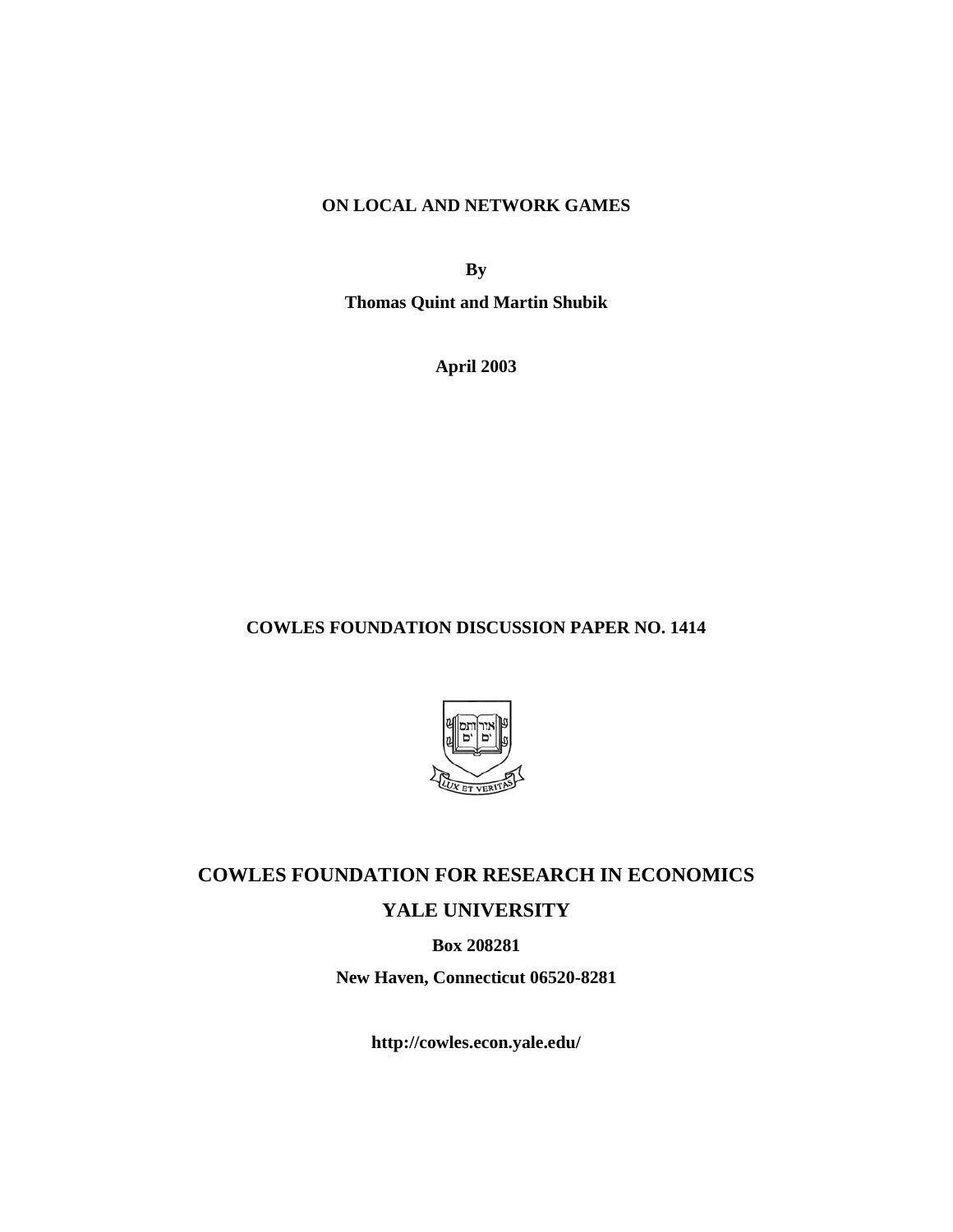# ON LOCAL AND NETWORK GAMES

Thomas Quint Department of Mathematics, University of Nevada Martin Shubik Cowles Foundation, Yale University

April 16, 2003

### Abstract

The knowledge constraints and transactions costs imposed by geographical distance, network connections and time conspire to justify local behavior as a good approximation for global rationality. We consider a class of games to illustrate this relationship and raise some questions as to what constitutes a satisfactory solution concept.

Keywords: Local games, Network games, Advertising

JEL Classification: C72, D43. D89,

#### **On Rational Optimizing Behavior**  $\mathbf 1$

Much of economics and game theory has been based on models of rational optimizing individuals with well-defined preferences, considerable ability to compute and common knowledge. Attempts to escape from this structure have posed many difficulties. Keynes, like Alexander, cut the Gordian knot. He directly and brazenly assumed habitual behavior such as "propensity to consume." Much of macroeconomics, since then has avoided the "rationality trap" of the theory of consumer choice and of general equilibrium theory. No macro-economist worthy of her salt worries too much about individual utility functions being optimized, but is more concerned with whether one can characterize consumer behavior in a manner that provides at least a reasonable fit with short term data.

The game theorists doing evolutionary game theory can argue reasonably that the genes or the birds or bugs being discussed act as local optimal response mechanisms and do not worry heavily about how rational the agents are. Some of us believe that a better case can be made for the use of Nash noncooperative equilibrium theory in evolutionary games than in many situations involving intelligent humans. There are some situations where even a unique noncooperative equilibrium appears to be unsatisfactory (the best example was provided by Shapley, see Shubik, 1996).

Herbert Simon (1984) coined the phrase "satisficing" to indicate the situation that many practitioners in finance and economics recognize clearly. The more or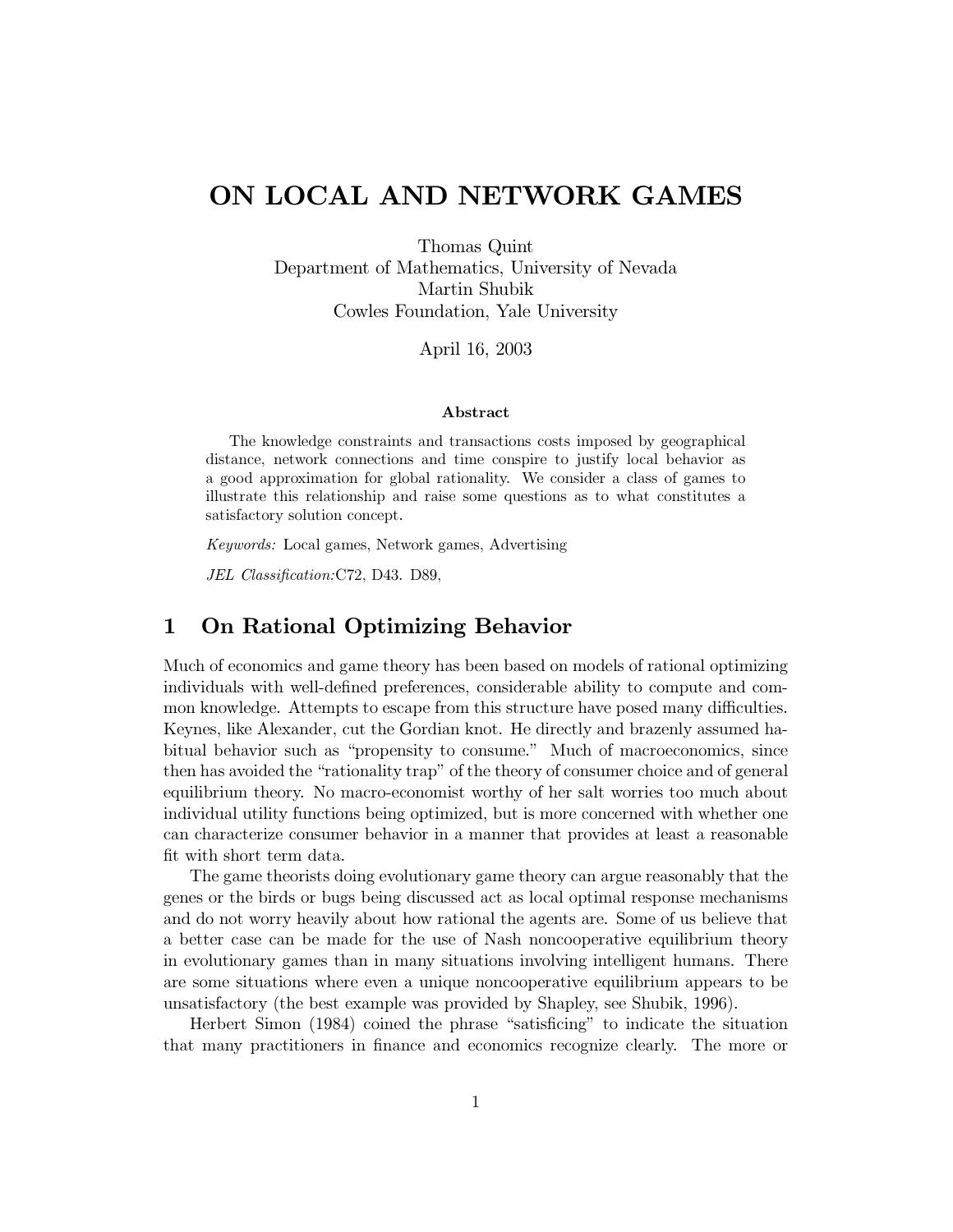less rational optimizing human being chasing after profits usually settles for "good enough." Once a reasonable goal has been achieved the hunter relaxes.

A skilled mathematical game theorist with a sense of reality knows full well that for many situations many of us operate without common knowledge. This leads to an elegant and difficult branch of game theory where we study how much the rational intelligent players without common knowledge can infer from the information provided by the playing of the game (see Aumann, 1976). John Harsanyi (1967, 1968a, b), before the development of this work devised a theory of incomplete information concerning the player types. The initial subjective probabilities needed to get his construct off the ground were assumed to be given.

In spite of Simon's clarion call to model limited or capacity constrained or habit constrained rational behavior this has proved to be far more difficult than was originally expected. A separate but parallel development in artificial intelligence (see Minsky, 1986) has shown that it is far more difficult to build machines to perform simple but even mundane non-routine tasks.

A practicing applied micro-economist knows that he is dealing with approximations. For many applied problems almost always logical niceties such as precision in the specification of the rules of the game and checking for completeness and consistency are not important. Implicitly "good enough" is implied in most modeling and analysis. It is not the evil forces of capitalism or socialism at work which makes it possible to find two sets of respectable practitioners willing to give expert witness testimony on both sides of almost any question. It is the unfortunate fact that human individual and group behavior is horrendously complex. The questions we can answer are only answered up to some degree of accuracy and are context constrained. The art of modeling is heavily devoted to providing the appropriate abstractions of the context most useful in answering the question being posed. Part of the art of modeling is to know what to accept as the primitive concepts and when to state that the subjective probability distribution being used to jump start an elaborate analysis is the author's best guess based on whatever research or learning assumptions she chooses to supply.

Many mathematical economists and game theorists are far more deeply concerned than are applied macro- or micro-economists with clarity, logical consistency and completeness of their models before they apply the heavy artillery of the mathematical analysis. We support this view because many of the questions being addressed are posed at a higher level of generality and abstraction than most of the ad hoc questions considered by applied social scientists. Questions that are both deep and difficult to tackle include: Do there exist invariant principles of efficiency and fair division; can we provide an abstract definition of power, are there basic abstractions of individual and group preferences? These are specific questions related to the more general question concerning what constitutes a satisfactory solution to an  $n$ -person non-constant sum game.

In order to approach these questions many game theorists immediately take as implicit assumptions the full definitions of the rules of the game. The pure abstraction of the rational decision-maker that forms the backbone of much economic theory and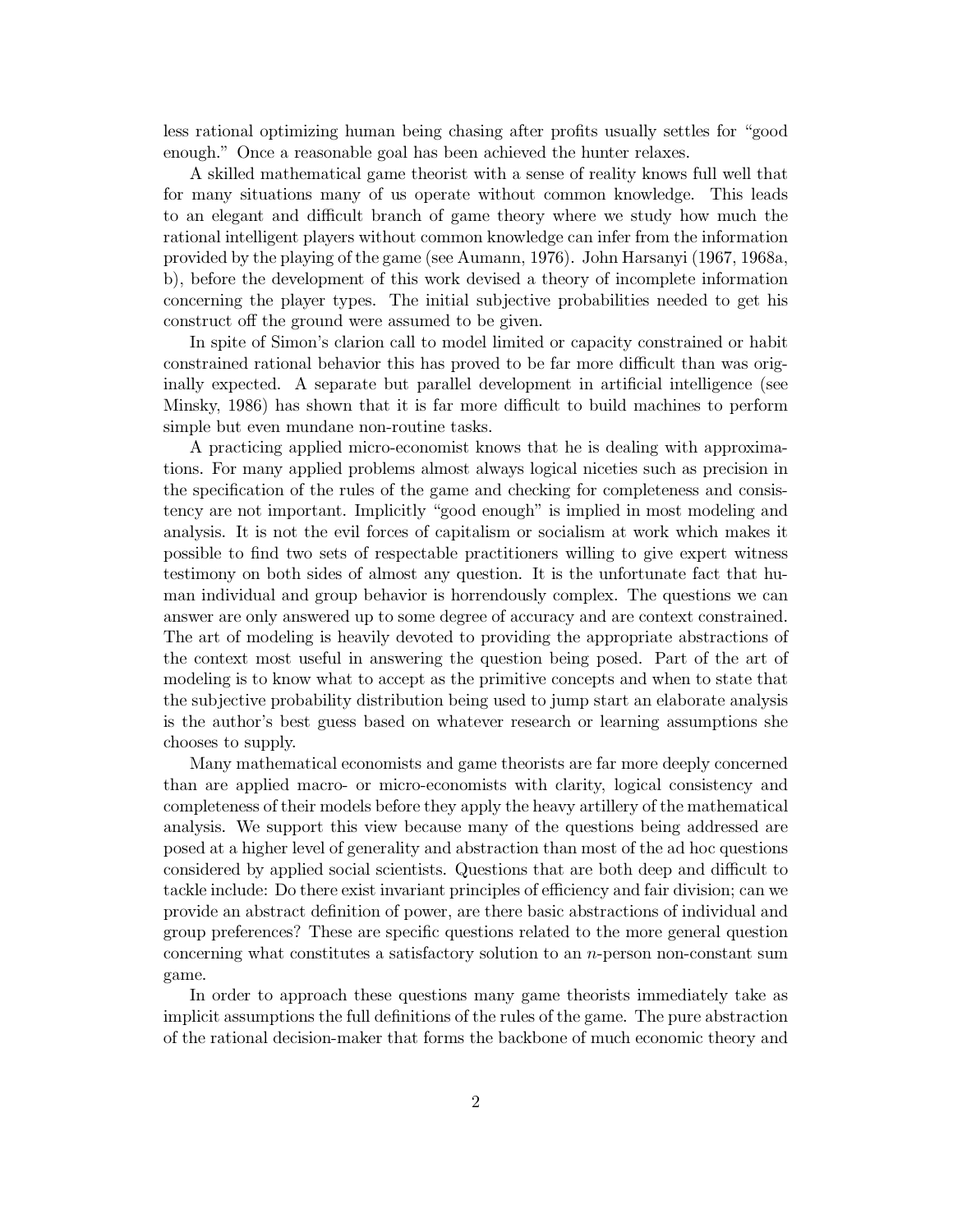game theory provides a valuable abstraction of considerable use both in teaching and analysis. Yet it is easy to point out its limitations and to show many aspects of human behavior where this rationalistic model is a poor descriptor of human behavior. It is far more difficult to replace this model and the theories based on it with general behavioral models and with better theories based on them.

The approach adopted here is to consider how far we can go with models of strategic situations with context-constrained agents, i.e. are there conditions which result in agents who share common knowledge and know all the rules of the game nevertheless behave as though they were local optimizers?

#### $\bf{2}$ Context Constrained Optimizing Behavior

There are three sets of literature and two approaches which appear to be of importance to future developments. They are models in which proximity in measurable space and time both play a direct role; models in which the key feature is the presence of network connections where distance has little influence, and the third is models based on social analogies to statistical mechanics (Durlauf, 1997). We concentrate on the first two. When even the most rationalistic game theorist pauses to reflect on his or her behavior, several items can be noted. In much of our activity we appear to be more or less rational, but to a great extent our nonconscious selves supply considerable limitations to the context of what we consider the game to be. In particular we are constrained by:

- 1. Space
- 2. Time and
- 5. Net

#### $2.1$ The Constraints of Space

We are a species living on a two-dimensional surface. In spite of private jet planes, large airlines, railroads and highway systems much of our day is spent in walking short distances around the house and office. Most of us do not walk at a speed of more than three to four miles an hour. Distance still matters in many aspects of daily existence. Since the work of Hotelling (1929) and Chamberlin (1933) the possibility that space confers local monopoly power has been considered. In our every day lives commuting time and distance matter; how far we will travel to go out to dinner and where the show is playing are all part and parcel of daily existence. When an individual in a Boston suburb goes out for a casual dinner she does not even allow her knowledge of Los Angeles restaurants to reach her consciousness, except possibly to make some comparisons.

The ruling out of consideration features which might be expected to produce at most second and third order effects is part and parcel of context constrained rational behavior.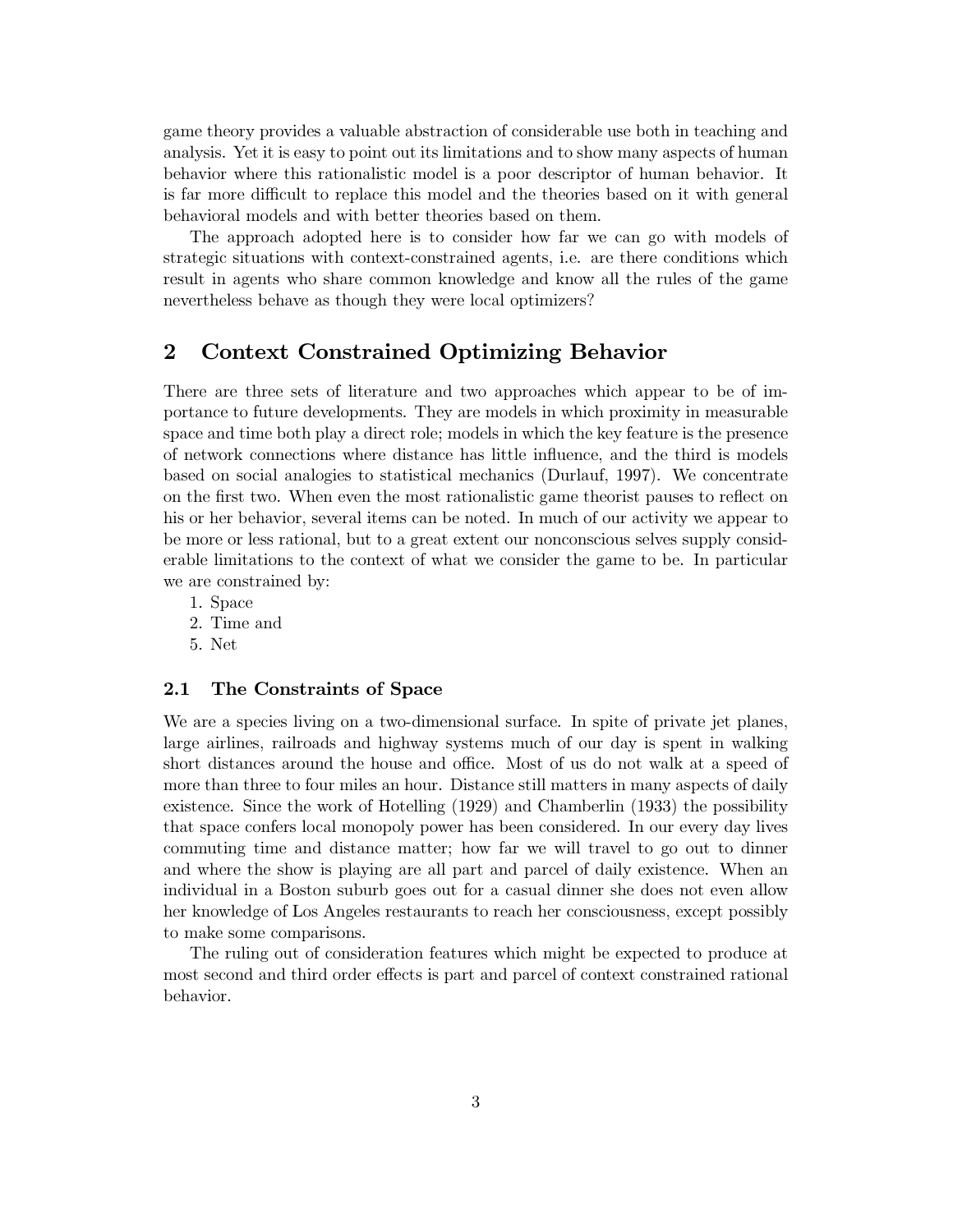#### $2.2$ The Constraints of Time

Both cardinal and ordinal time are of importance in different ways in the modeling and understanding of human behavior. The ordering of events is critical to the treatment of information in the consideration of strategic behavior. Possibly one of the major contributions of game theory to our understanding of decision-making is how information enlarges individual strategic choice.

When dealing with process there are several natural questions we must ask. If the situation under study is embedded in time, how much does history matter? Do reputations of individuals matter? Does the situation we are studying have an explicit termination date? Or is it that the termination is event driven?

Much of micro-economics and game theory has been devoted to equilibrium conditions. In Marshallian micro-economics and in oligopoly theory comparative static analysis is often discussed. Two time slices of a part of the economy are considered and the changes in the state of the system are examined. Except for careful ad hoc studies of specific economic institutions a believable full dynamics complete with equations of motion is a rarity in economics. At best even the most accurate of economic forecasts is local. Equations are updated and a prediction is made concerning motion for a limited time, after which a re-estimation is made and a new prediction is based on the re-estimation.

A key and, in our opinion unanswerable question, in general, in economics and in non-cooperative game theory is how a system out of equilibrium attains an equilibrium state. This is a far different question from if a system already in equilibrium is given a small displacement does it return to equilibrium? The Nash equilibrium analysis and allied concepts in economics such as rational expectations offer, in essence, no indication of the nature of the dynamics.

When we contemplate actual human behavior and try to construct games to illustrate what is going on, several natural questions arise. Suppose that we construct a game where we initialize all conditions such that the individuals begin with expectations supplied by the game briefing; should the players believe the referee's briefing? Where do the priors come from? If one explains the rules of a game such as a simultaneous double auction market without giving the individuals any briefing about previous prices and volume of trade the players have little on which to base their expectations. As the double auction market is a peculiarly efficient structure experimental experience from many experimenters (see e.g., Smith, 1965; Sundar and Bosch, 2000) indicate that after a few plays, at least a competitive price emerges. But in many other situations the convergence speed to an equilibrium is not necessarily fast.

In the study of human behavior a reasonable question to ask is how many times, or for how long does a game have to be played until we believe that it has a reasonable chance to approach an equilibrium? We suggest that the answer is ad hoc. It depends on the situation and its context. In particular many of the most important decisions faced by the individual such as what profession to select, who to marry, where to live, when to change jobs are made over a life time with low frequencies. They provide at best extremely small samples to utilize to adjust behavior. Social network infor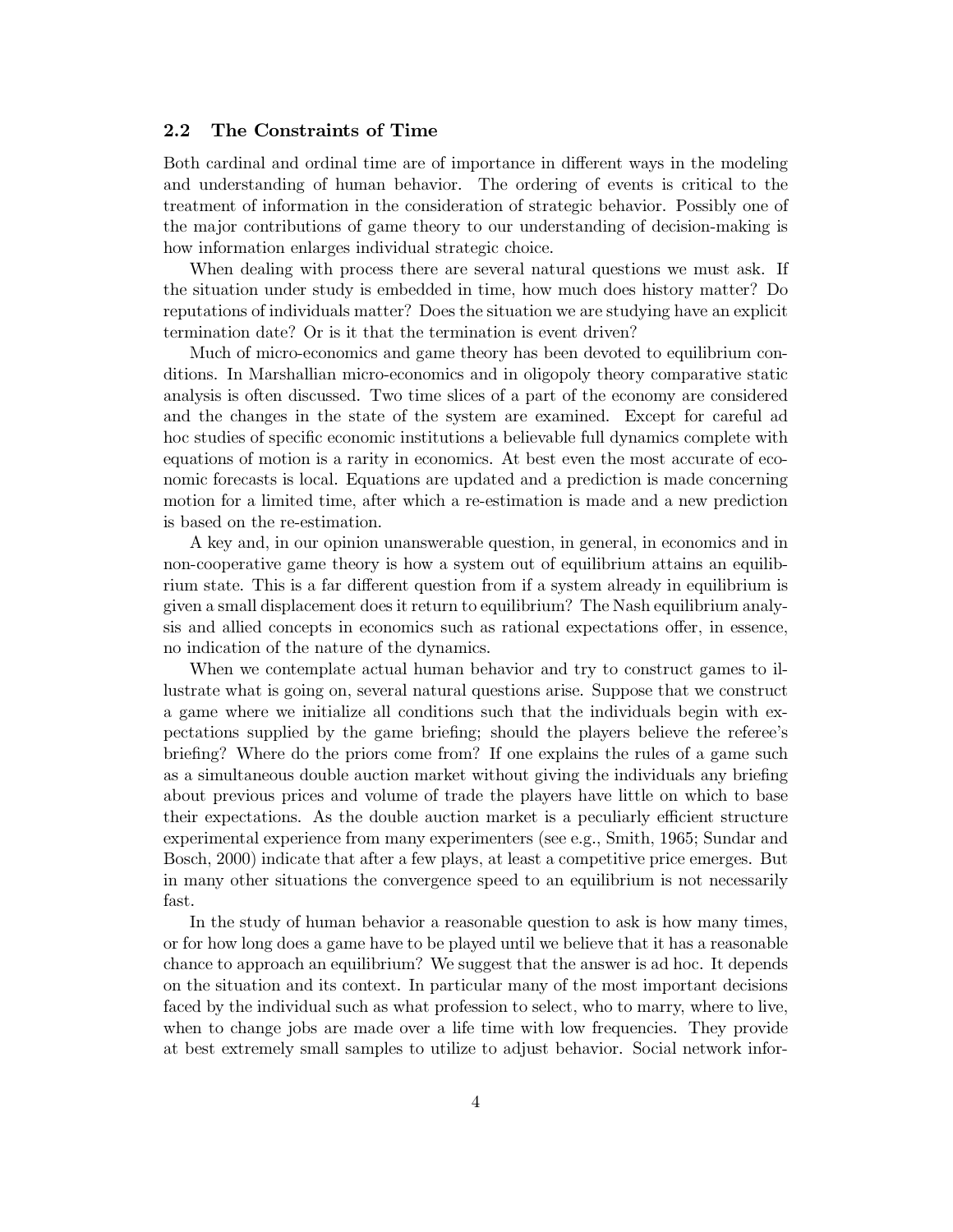mation and pressures provide a considerable reinforcement for these low frequency events. But this indicates that the gap between the equilibrium analysis of a game repeated infrequently and the explanation of adjustments towards equilibrium where the sample size may be only one, two, three or four offers us little on which to base the updating towards equilibrium. The dedicated Bayesian can reply: One takes the initial priors as given and then does a Bayesian updating as more information comes in. The logic is impeccable provided that one accepts that the priors are appropriate and that the context for the updating is given. Even if this were true the number of iterations may be far too small to achieve an equilibrium. Unfortunately in general, in important decision-making the problem is far worse. The key to good decisionmaking may be the realization that the individual has the appropriate model and the relevant variables, The key to good forecasting (see Ascher 1978) is less the formal methodology, but the selection of the appropriate variables.

#### 2.3 The Constraints of Net

Along with the developments in our understanding of biology, of computer science and along with the vast changes in the speed and scope of low cost communication and calculation, for many, but not all purposes, space has been replaced by net. If A knows B well and one is in Melbourne, while the other is in New York they can be in e-mail communication with each other as easily as if they lived next door. The world of web connections deals more with connectivity than distance. Proximity is in terms of communication rather than transportation.

#### $\bf{3}$ The Extended Advertising or Promotion Model

We consider the structure of some games where the operational aspects of operating at a geographical or network distance is such that what appears to be locally optimizing behavior is globally justified. Out of sight may operationally mean out of mind.

In particular, we start with a game whose simplest version has been in the competitive advertising literature for many years (Mills, 1961, Gupta and Krishnan, 1966). There are  $n$  players in the game, each of whom has to allocate his resources among various markets. The players win "market share" according to how much they spend in a market compared with other players. The payoff for a player within a market is just his market share multiplied by the market size, and the total payoff for a player is the sum of his payoffs over all the markets.

In this paper, we consider a "localized version" of the above game in which players are given geographical locations. Each player is allowed to compete only in his "home region" (where he has a certain competitive advantage) and in the home regions of his "neighbors." The idea here is to model a "global game" whose outcome is completely determined by local interactions.

In the next sections we formally define this model, solve it (showing that there is a unique Nash equilibrium), and perform some sensitivity analysis. Then we consider an extension of the model where players may also compete in the home regions of their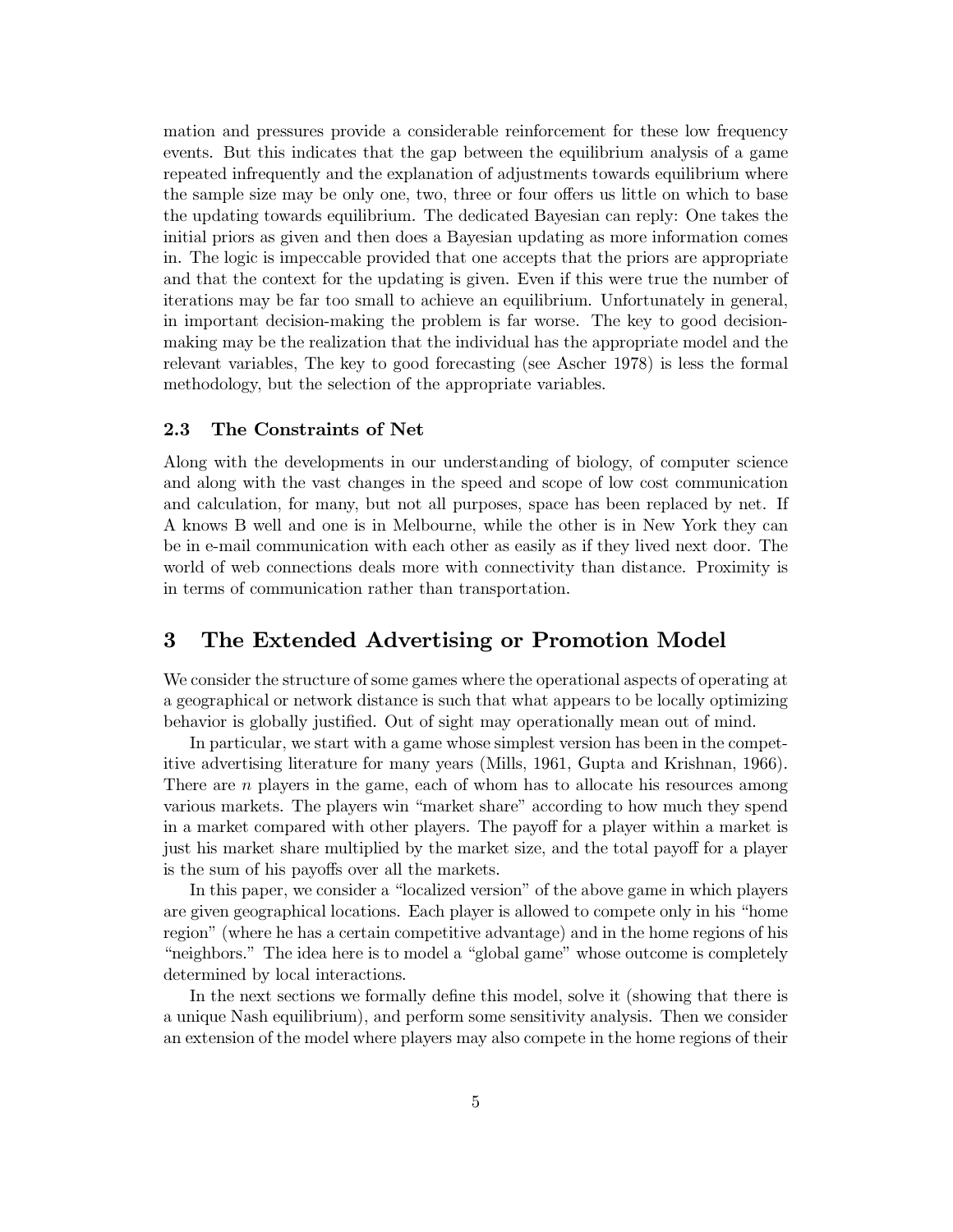neighbors' neighbors. Finally, we show how the Nash equilibrium existence result outlined above fits into the literature on general existence results from noncooperative theory.

Finally, we remark that certain assumptions of ours allow us to solve our game by considering each region on its own and solving it "separately." The aggregated result solves the entire model. One might argue that this amount of simplification renders the results from Sections 5 and 6 less meaningful. However, the separability *does* allow us to compute closed form solutions to the model. This allows us to generate sensitivity analysis which would carry over to "nearby" nonseparable cases.

#### The Model  $\boldsymbol{4}$

Let  $P = \{1, ..., p\}$  be the set of players in a game. Each player  $i \in P$  is based in his own "home region." which we denote as "region  $i$ ." Certain pairs of regions are designated as "neighbors," and it is this "neighbor" relation which helps define the local interactions of the game. This is because players are only allowed to act in their home region and/or in some neighboring region to their home region. Let  $N_i$  denote the set of neighbors of (region) i, with  $n_i = |N_i|$ . We assume  $n_i \ge 1$  for all i, i.e., every player has at least one neighbor.<sup>1</sup> We see that  $j \in N_i$  iff  $i \in N_j$  for anyi, j. Finally, we remark that i is not considered a neighbor of himself, i.e.,  $i \notin N_i$  for all  $i \in P$ .

The relation described above naturally defines a graph  $H$ , in which the vertex set is  $P$  and edge ij exists if and only if region i and region j are neighbors. We note that the relation of neighborness is not necessarily geographically defined; hence it is permitted for  $H$  to be nonplanar.

Each player i is endowed with a large finite amount  $M_i$  of investable resource (money), which she divides up into investment into her own region, investments into each of her neighboring regions, and money-not-spent (savings). Hence her strategies (in a game theoretic sense) are vectors  $x \in X^i \equiv \{(x_{ii}, \{x_{ij}\}_{j \in N_i}) : x_{ii} + \sum_{j \in N_i} x_{ij} \leq$  $M_i$  and  $x_{ij} \geq 0 \ \forall j \in N_i \cup \{i\}$ . The interpretation is that  $x_{ij}$  is the amount i spends in region j. Let  $X = \mathcal{X}_{i \in P} X^i$ . Then X represents the strategy space for all players. We note that the dimension of X will be  $|P| + \sum_{i \in P} n_i$ , and that the set X is compact.

At this point we should remark that our assumption that  $M_i$  is large<sup>2</sup> essentially means that  $i$  is not hampered by financial constraints as he searches for ways to optimize his net payoff.<sup>3</sup> This has some important ramifications. First, it means that *i* always has the option of transferring money spent in a region (either her own region or a neighbor's) to the "unspent" category, where it obtains a marginal revenue of

In the case where some player has no neighbor, that player's actions are trivial and he may be removed from the game without changing the analysis for the rest of the players.

<sup>&</sup>lt;sup>2</sup>In Section 4 we give a bound on just how high the  $M_i$ 's need to be.

 ${}^{3}$ In this respect our assumption is similar to the standard one made in transferable-utility cooperative games — that coalitions always have enough money on hand to effect any desired redistribution of payoff. We believe that the results with  $M_i$  of any size are qualitatively similar, but the boundary solutions would be computationally messy to obtain.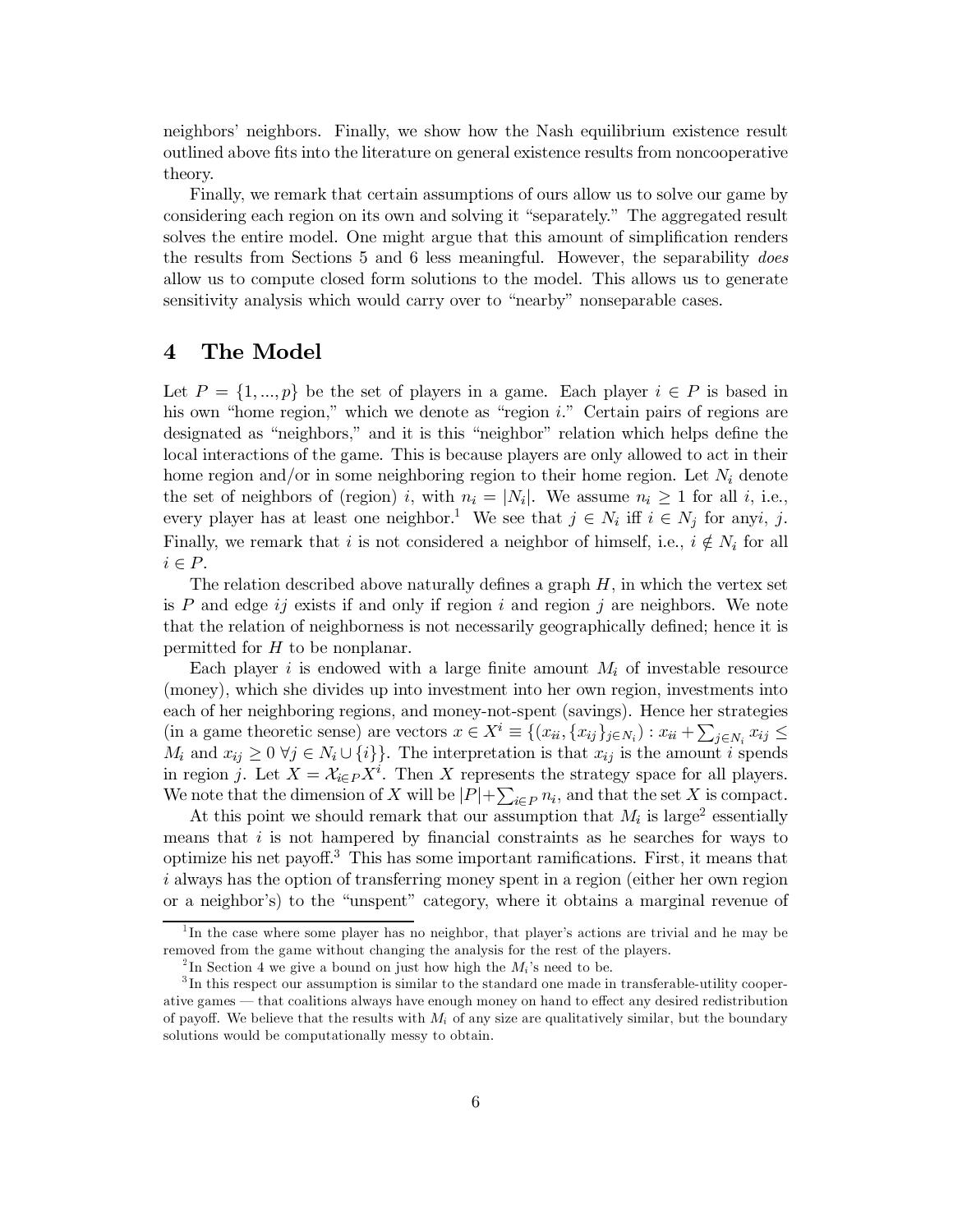$1<sup>4</sup>$  Also, there are savings always available which may be transferred to investments.

Given a strategy vector  $x \in X$ , i's revenue  $r_{ij}(x)$  from investing in region j depends on three factors – the "size" of region j, the relative size of her investment compared with that of other players' investments in region, and whether or not region  $j$  is her home region. Specifically, we have

$$
r_{ij}(x) = \frac{m_j \alpha x_{ij}}{x_{jj} + \alpha \sum_{q \in N_j} x_{qj}} \text{ if } j \neq i. \tag{4.1}
$$

$$
r_{ii}(x) = \frac{m_i k_i x_{ii}}{x_{ii} + \alpha \sum_{q \in N_i} x_{qi}}.\tag{4.2}
$$

Here  $\alpha$ ,  $\{m_j\}_{j \in N_i \cup \{i\}}$ , and  $k_i$  are parameters described below.

Let us now explain formulas (4.1) and (4.2). If  $j \neq i$ , the quantity  $\alpha x_{ij}/(x_{jj} +$  $\alpha \sum_{q \in N_j} x_{qj}$  represents the proportion of influence that i has in region j. This is just i's proportion of the total monetary investment in region  $j$ , except with her contribution (and the contributions of all the other neighbors of  $j$ ) "damped" by a factor of  $\alpha$ . Hence  $\alpha \in [0,1]$  is a measure of how much "power" players have in neighboring regions: if  $\alpha = 0$ , a player has no power in a neighboring region and hence has no incentive to invest there, while if  $\alpha = 1$  the parameter makes no distinction for a player between a neighboring region and his home region. At any rate, multiplying the above proportion of influence by the "size"  $m_i$  of region  $j$   $(m_i \geq 0)$  gives the return  $r_{ii}$ .<sup>5</sup>

If  $j = i$ , the term  $x_{ii}/(x_{ii} + \alpha \sum_{q \in N_i} x_{qi})$  again describes i's proportion of influence (note that there is no "damping" if one is operating in one's own region). We again multiply by  $m_i$  to get a return, but then further by  $k_i$  to get the actual revenue. The  $k_i$  represents the multiplier effect of getting a return in ones own region over getting a return in other regions — we assume  $k_i \geq 1$  for all i.

Finally, in the degenerate case where formulas  $(4.1)$  or  $(4.2)$  give " $0/0$ ," we interpret the fraction to be 0. This reflects the natural assumption that if no one invests in a region, then the revenue to everyone from that region is zero.<sup>6</sup>

To figure is total net payoffs resulting from a vector  $x \in X$ , we need to add the quantities  $r_{ij}$  over all  $j \in N_i \cup \{i\}$  and then subtract off the amount she spends, i.e.

$$
u^{i}(x) = \frac{m_{i}k_{i}x_{ii}}{x_{ii} + \alpha \sum_{q \in N_{i}} x_{qi}} + \sum_{j \in N_{i}} \frac{m_{j}\alpha x_{ij}}{x_{jj} + \alpha \sum_{q \in N_{j}} x_{qj}} - x_{ii} - \sum_{j \in N_{i}} x_{ij}.
$$
 (4.3)

The notations above are sufficient to define a *local advertising game* (LAG). Formally, a LAG is given by a sextuple  $G = (P, \{N_i\}_{i \in P}, \alpha, \{k_i\}_{i \in P}, \{m_i\}_{i \in P}, X)$ , where  $P =$  player set = {1, ..., p}.

<sup>&</sup>lt;sup>4</sup>The marginal revenue is 1 because of the last two terms of the payoff function  $(2.3)$ , below, imply that the marginal cost of *spent* money is 1.

<sup>&</sup>lt;sup>5</sup>The reader will note that we can model a player with no home region simply by assigning him a "dummy region" of size 0.

<sup>&</sup>lt;sup>6</sup>However, we should remark here that our payoff functions  $({u_i}_{i\in P}$ , defined below) are not continuous at x's in which there is a region where noone invests. This causes problems when we try to prove existence in generalizations of our model. See Section 9.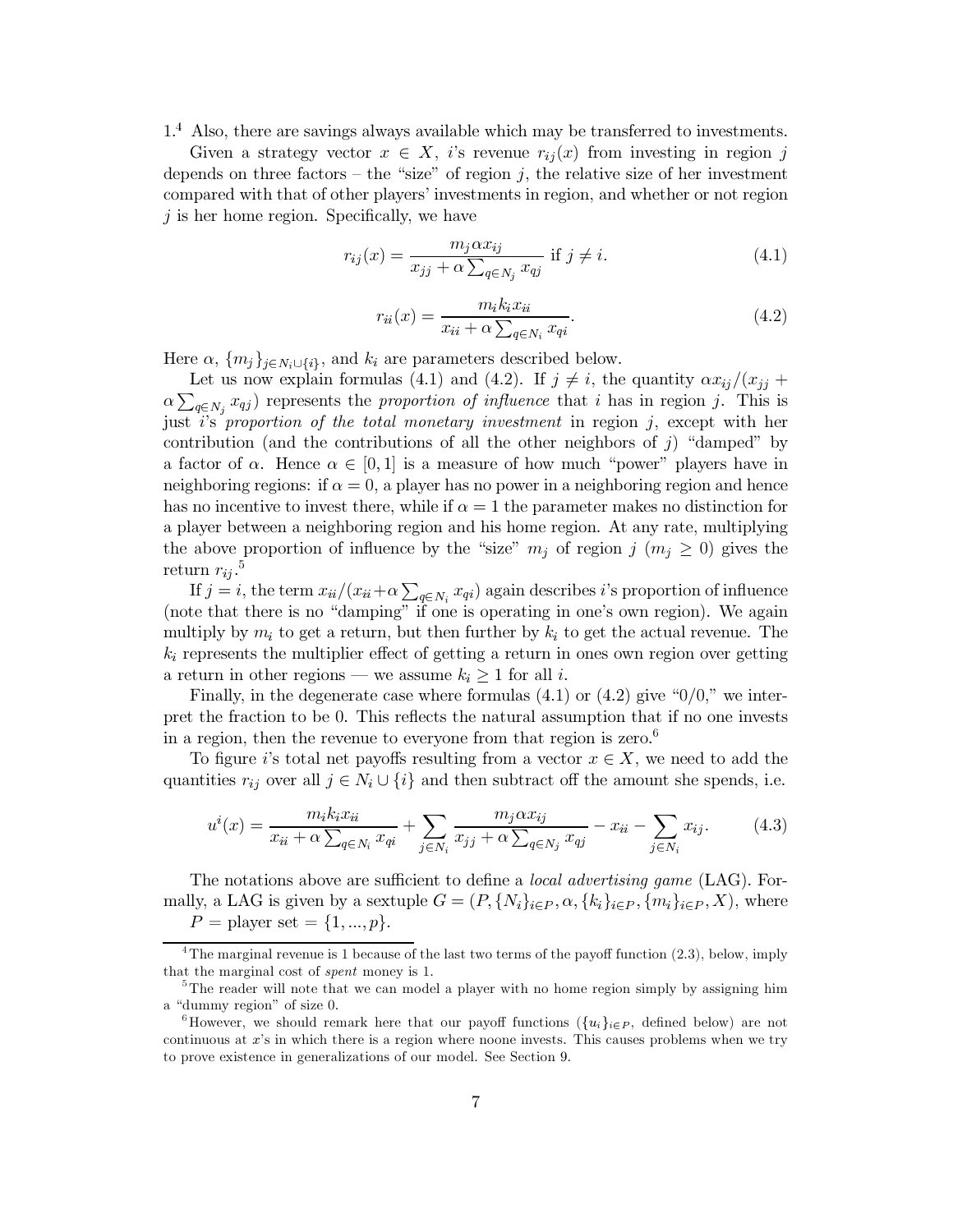$N_i =$  set of neighbors for player i.  $\alpha$  = measure of players' power in neighboring regions ( $\alpha \in [0,1]$ ).  $k_i$  = multiplier effect of *i*'s evaluation of revenue in her home region  $(k_i \geq 1)$ .  $m_i =$  size of region i  $(m_i \geq 0)$ .  $X =$  strategy space for the players (see above). Let us also remind the reader of two other notations we have made above:

 $r_{ij}(x)$  = revenue function for player i in Region j.

 $u^{i}(x) =$  payoff function for player i.

To close the section, we compare our model to those of Harker (1986) and Miller-Tobin–Friesz (1991). We may think of our model as corresponding to a case of theirs in which there are no transportation costs, the "production function" is linear, and the "inverse demand functions" have the specific functional form  $\theta(D) = 1/D$  (their notation). However, their models cannot accomodate our parameters  $\alpha$  and  $\{k_i\}$ . and the function  $1/D$  does not satisfy the continuity and concavity conditions which ensure existence/uniqueness of Nash equilibria in their papers.

#### $\bf{5}$ Nash Equilibrium

Our aim now is to "solve" the game, by finding a Nash equilibrium for it. Recall that in a noncooperative game with player set  $P = \{1, ..., p\}$ , strategy set  $X = (X^1, ..., X^p)$ and payoff function  $u = (u^1, ..., u^p)$ , a *Nash equilibrium* (NE) is defined as a set of strategies  $\hat{x} \in X$  for which  $u^i(\hat{x}) \geq u^i(\hat{x}^1, ..., \hat{x}^{i-1}, x^i, \hat{x}^{i+1}, ..., \hat{x}^p)$  for all i and all  $x^i \in X^i$ . In words, an NE is a set of strategies, one for each player, with the property that each player is simulataneously playing a best response against what the others are doing.

In our game, we can find a closed form solution for an NE. Specifically, we have

**Theorem 5.1:** Let  $G = (P, \{N_i\}_{i \in P}, \alpha, \{k_i\}_{i \in P}, \{m_i\}_{i \in P}, X)$  be a LAG, with  $\alpha >$  $0.^7$  Then an NE for G is given by:

$$
\hat{x}_{ij} = \frac{\alpha m_j n_j k_j}{(k_j n_j + \alpha)^2}, \ \forall i, j \in P : i \neq j,
$$
\n
$$
(5.1)
$$

$$
\hat{x}_{ii} = \frac{\alpha k_i m_i n_i (k_i n_i - \alpha (n_i - 1))}{(k_i n_i + \alpha)^2}, \ \forall i \in P.
$$
\n
$$
(5.2)
$$

**Proof:** Suppose  $i \in P$ , and let us assume that all other players (except for i) are playing according to  $(5.1)$  and  $(5.2)$ . We need to show that  $(5.1)$  and  $(5.2)$  give a

<sup>&</sup>lt;sup>7</sup>{The reader will note that the formulas (5.1)-(5.2) do not constitute an NE in the case where  $\alpha = 0$ . Indeed, the proof below involves many algebraic cancellations, and so does not work when  $\alpha = 0$  because in this case many of these cancellations are "0/0"'s. In fact, we shall show in Remark 5.9 (at the end of this section) that when  $\alpha = 0$  there are no NEs! It thus may be useful to look at the cases where  $\alpha$  approaches zero, as these will not have the strange behavior of the  $\alpha = 0$  case.}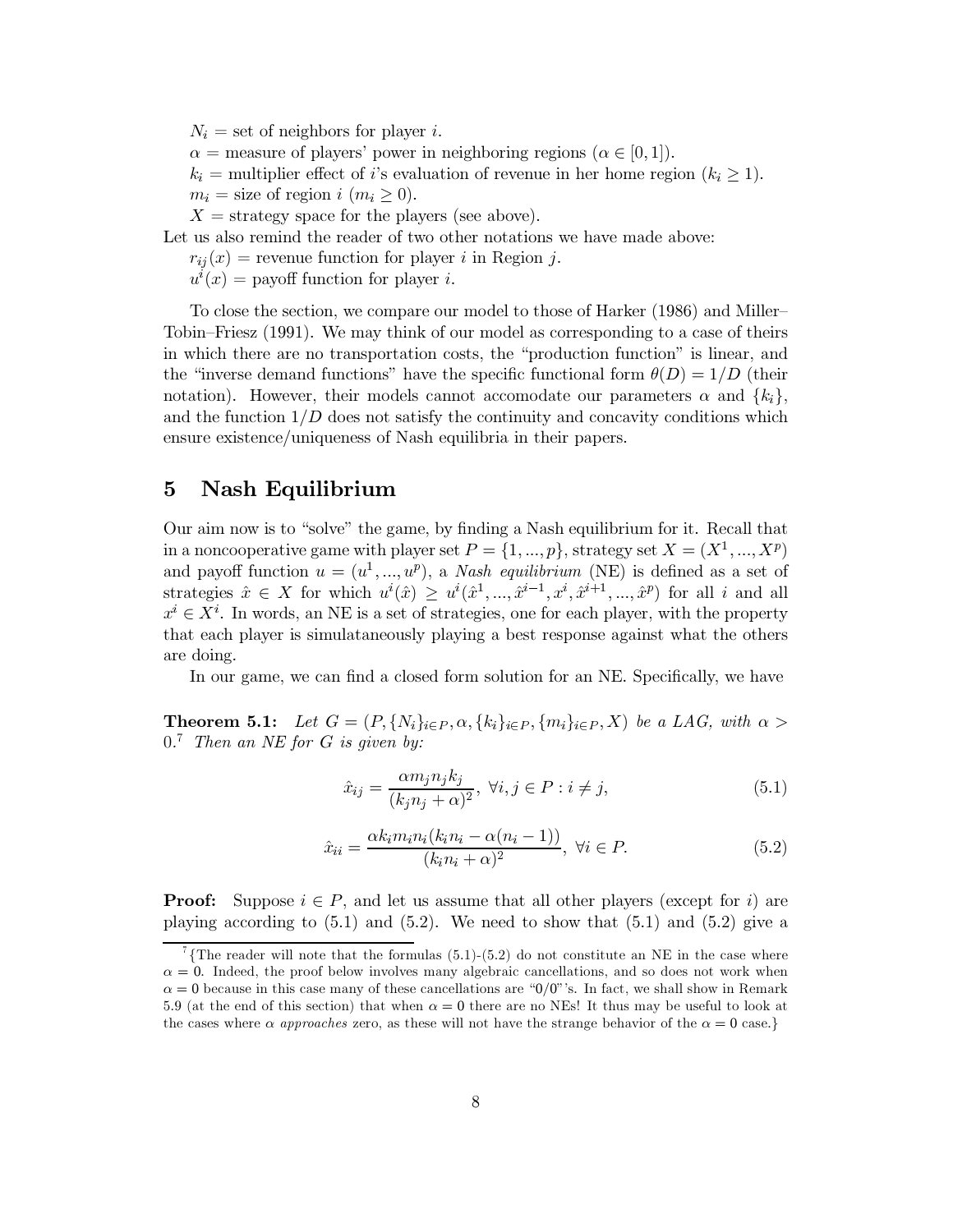best response for i. This means that the vector  $(\hat{x}_{ii}, {\hat{x}_{ij}}_{j \in N_i})$  (as defined in (5.1) and  $(5.2)$ ) is the optimal solution to the nonlinear program (NLP)

$$
\max_{(x_{ii}, \{x_{ij}\}_{j \in N_i})} \frac{k_i m_i x_{ii}}{x_{ii} + \alpha \sum_{j \in N_i} \hat{x}_{ji}} + \sum_{j \in N_i} \frac{\alpha m_j x_{ij}}{\hat{x}_{jj} + \alpha x_{ij} + \alpha \sum_{q \in N_j : q \neq i} \hat{x}_{qj}} - x_{ii} - \sum_{j \in N_i} x_{ij}
$$
\n
$$
\text{s.t. } x_{ii} + \sum_{j \in N_i} x_{ij} \le M_i \tag{5.3}
$$

$$
x_{ii} \ge 0, x_{ij} \ge 0 \,\forall j \in N_i. \tag{5.4}
$$

We note two items. First, since we assume  $M_i$  is large,  $\hat{x}^i$  (given by  $(5.1)$ - $(5.2)$ ) satisfies (5.3). Second, it is clear that  $\hat{x}^i$  is also nonnegative. Hence, since the objective function is concave in its variables, all we need to do to prove the theorem is show that  $\hat{x}^i$  satisfies the first-order-conditions for the objective function f of (NLP). The first such condition is:

$$
\frac{\partial f}{\partial x_{ii}} = 0 \Rightarrow \frac{(x_{ii} + \alpha \sum_{j \in N_i} \hat{x}_{ji}) k_i m_i - k_i m_i x_{ii}}{(x_{ii} + \alpha \sum_{j \in N_i} \hat{x}_{ji})^2} - 1 = 0
$$

$$
\Rightarrow \alpha k_i m_i \sum_{j \in N_i} \hat{x}_{ji} = (x_{ii} + \alpha \sum_{j \in N_i} \hat{x}_{ji})^2.
$$

We see from (5.1) that  $\sum_{j \in N_i} \hat{x}_{ji}$  is equal to  $n_i \left[\alpha m_i n_i k_i/(k_i n_i + \alpha)^2\right]$ . Hence our first first-order-condition becomes

$$
\frac{\alpha^2 k_i^2 m_i^2 n_i^2}{(k_i n_i + \alpha)^2} = \left(x_{ii} + \frac{\alpha^2 k_i m_i n_i^2}{(k_i n_i + \alpha)^2}\right)^2.
$$

One may readily verify (using a bit of algebra!) that the expression for  $x_{ii} = \hat{x}_{ii}$  does indeed satisfy this equality.

Our second (set of) first-order-conditions is for each  $j \neq i$ ,

$$
\frac{\partial f}{\partial x_{ij}} = 0 \Rightarrow \frac{(\hat{x}_{jj} + \alpha x_{ij} + \alpha \sum_{q \in N_j : q \neq i} \hat{x}_{qj}) \alpha m_j - \alpha^2 m_j x_{ij}}{(\hat{x}_{jj} + \alpha x_{ij} + \alpha \sum_{q \in N_j : q \neq i} \hat{x}_{qj})^2} - 1 = 0
$$

$$
\Rightarrow \alpha m_j \hat{x}_{jj} + \alpha^2 m_j \sum_{q \in N_j : q \neq i} \hat{x}_{qj} = \left(\hat{x}_{jj} + \alpha x_{ij} + \alpha \sum_{q \in N_j : q \neq i} \hat{x}_{qj}\right)^2
$$

From (5.1) we have  $\sum_{q \in N_j: q \neq i} \hat{x}_{qj} = (n_j - 1)[\alpha m_j n_j k_j/(k_j n_j + \alpha)^2]$  and equation (5.2) gives  $\hat{x}_{jj} = [\alpha k_j m_j n_j(k_j n_j - \alpha(n_j - 1))/(k_j n_j + \alpha)^2]$ . Our first-order-conditions become

$$
\frac{\alpha^2 k_j m_j^2 n_j (k_j n_j - \alpha (n_j - 1))}{(k_j n_j + \alpha)^2} + \frac{\alpha^3 k_j m_j^2 n_j (n_j - 1)}{(k_j n_j + \alpha)^2} = \left( \frac{\alpha k_j m_j n_j (k_j n_j - \alpha (n_j - 1))}{(k_j n_j + \alpha)^2} + \alpha x_{ij} + (n_j - 1) \frac{\alpha^2 m_j n_j k_j}{(k_j n_j + \alpha)^2} \right)^2.
$$

ш

Again we may verify that  $x_{ij} = \hat{x}_{ij}$  satisfies this.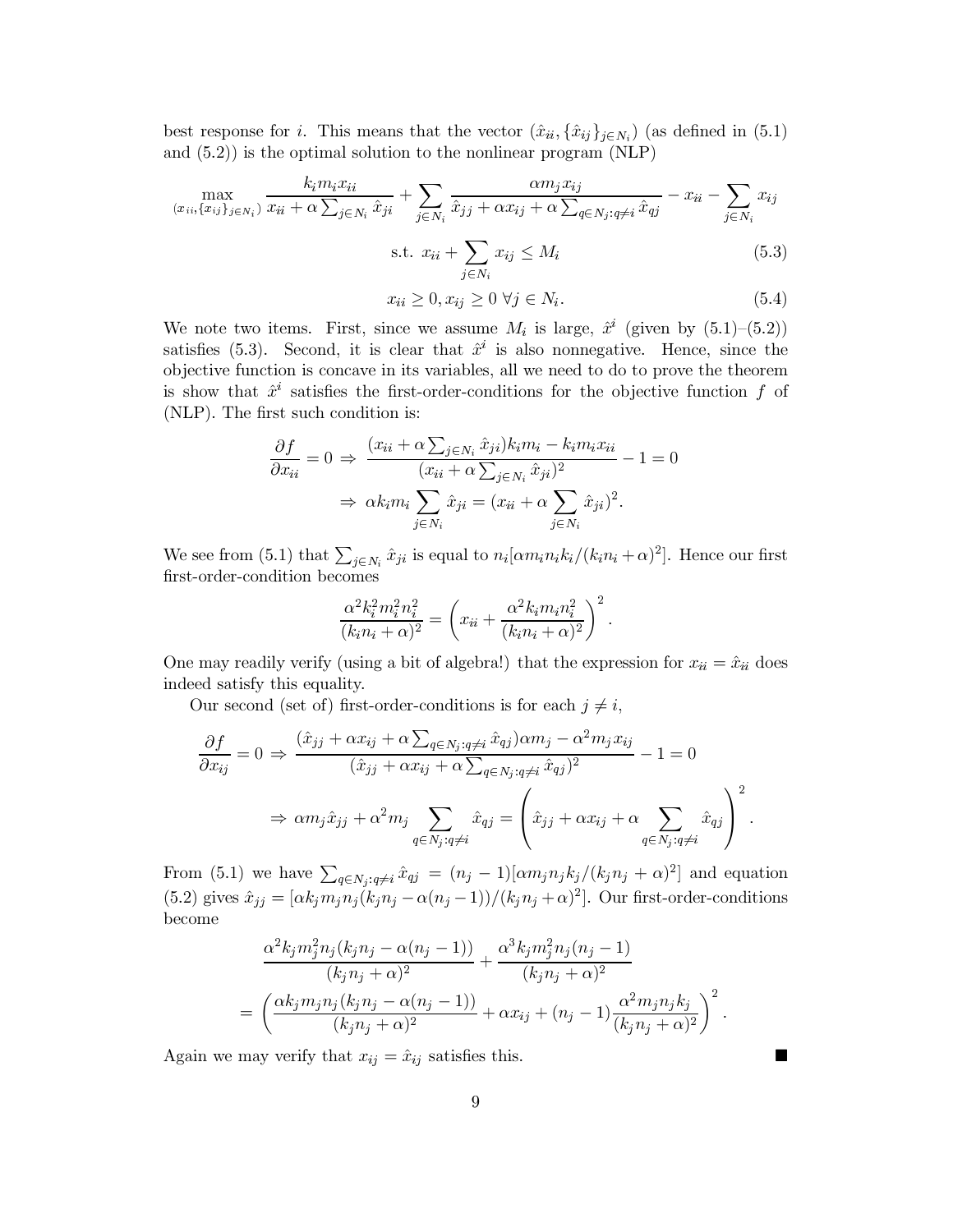Theorem 5.2: The NE found in  $(5.1)$ – $(5.2)$  for G is unique.

**Proof:** For the uniqueness, we shall show that if  $\hat{x}$  is an NE, then  $\hat{x}_{11}$  and  $\{\hat{x}_{i1}\}_{i \in N_1}$ are uniquely determined; the same proof could be used to show that  $\hat{x}_{ij}$  and  $\{\hat{x}_{ij}\}_{i \in N_i}$ are uniquely determined for any  $j \in P$ .

Our proof begins with a series of small lemmas:

**Lemma 5.3:** If  $m_1 = 0$ , then  $\hat{x}_{i1}$  must be equal to zero for all  $i \in N_1 \cup \{1\}$ .

**Proof:** Otherwise,  $\hat{x}_{i1} > 0$  for some  $i \in N_1 \cup \{1\}$ . But then i has a profitable deviation by diverting investment from region 1 to savings. So  $\hat{x}$  is not an NE.

Hence, for the rest of the proof we assume that  $m_1 > 0$ .

There must be at least two distinct players i and q for which  $\hat{x}_{i1} > 0$ Lemma 5.4: and  $\hat{x}_{q1} > 0$ .

**Proof:** If there was no such player i (or q), then any player would have a profitable deviation from  $\hat{x}$  by switching funds from savings to Region 1. If there was exactly one such player, then that player would have a profitable deviation from  $\hat{x}$  by switching half his investment in Region 1 to savings (he would still win 100% of the Region 1 market, but only use half the expenditure to do so). Either way, since there is a profitable deviation  $\hat{x}$  would not be an NE.  $\overline{\phantom{a}}$ 

An important consequence of Lemma 5.4 is that, since there is positive total spending in region 1 from  $\hat{x}$ , the derivatives  $(\partial/\partial x_{11})[k_1m_1x_{11}/(x_{11}+\alpha\sum_{q\in N_1}x_{q1})]$ and  $(\partial/\partial x_{i1})[\alpha m_1x_{i1}/(x_{11}+\alpha\sum_{q\in N_1}x_{q1})]$  (for any  $i\in N_1$ ) must exist at  $x=\hat{x}$ . Also, we have

Lemma 5.5: There exists a neighbor i of 1 for whom  $\hat{x}_{i1} > 0$ .

**Proof:** Follows directly from Lemma 5.4.

Without loss of generality, let us assume that player 2 is a neighbor of 1 with  $\hat{x}_{21} > 0.$ 

**Lemma 5.6:** If either

$$
|_{x=\hat{x}}\frac{\partial}{\partial x_{11}}\left(\frac{k_1m_1x_{11}}{x_{11}+\alpha\sum_{q\in N_1}x_{q1}}\right)<1 \text{ and } \hat{x}_{11}=0, \text{ } OR \tag{5.5}
$$

$$
\exists i \in N_1 \text{ with } |_{x=\hat{x}} \frac{\partial}{\partial x_{i1}} \left( \frac{\alpha m_1 x_{i1}}{x_{11} + \alpha \sum_{q \in N_1} x_{q1}} \right) < 1 \text{ and } \hat{x}_{i1} = 0,\qquad(5.6)
$$

 $\blacksquare$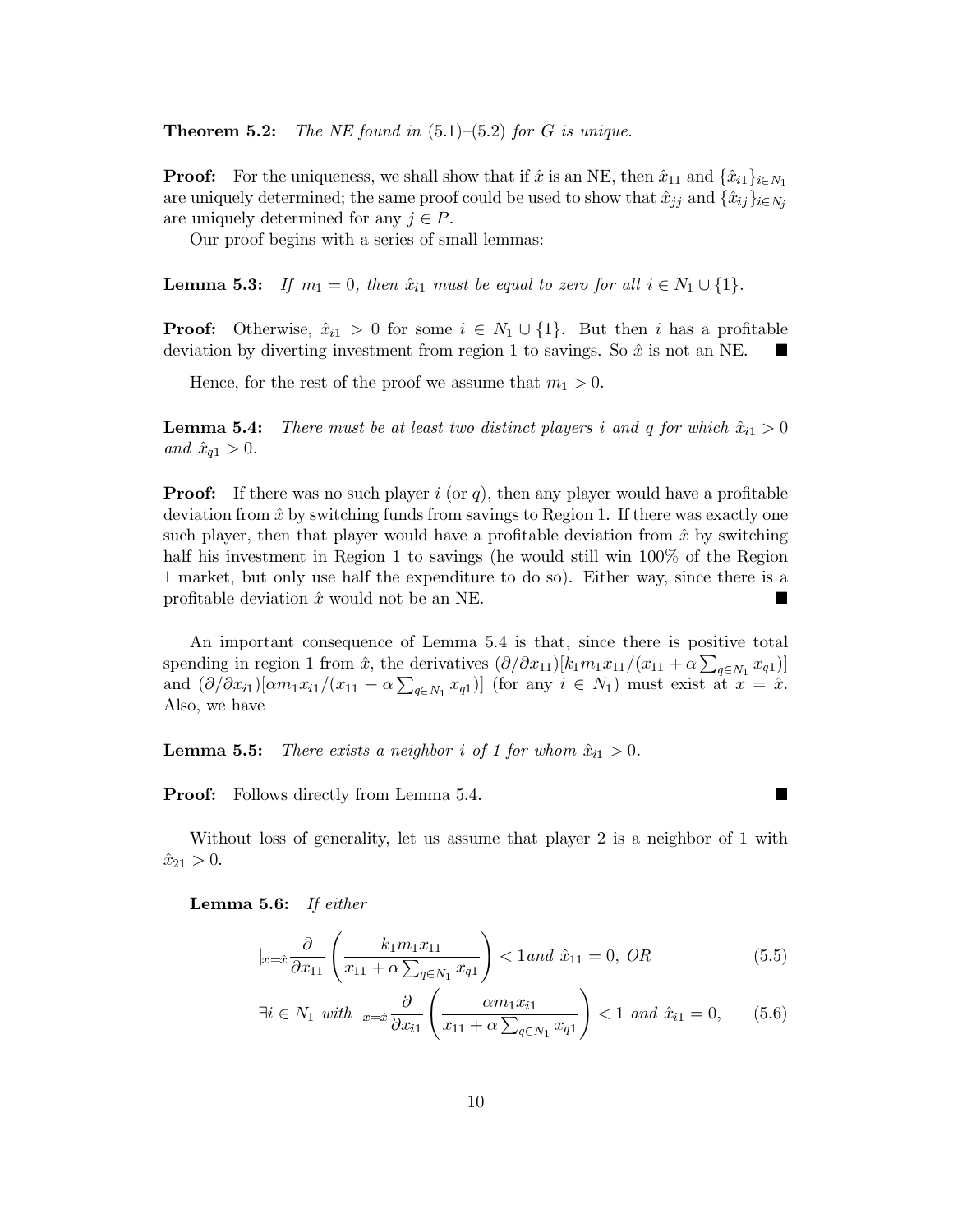then

$$
|_{x=\hat{x}}\frac{\partial}{\partial x_{21}}\left(\frac{\alpha m_1x_{21}}{x_{11}+\alpha \sum_{q\in N_1}x_{q1}}\right)<1.
$$

**Proof:** If  $(5.5)$  holds, we have

$$
\begin{split} |_{x=\hat{x}}\frac{\partial}{\partial x_{21}}\left(\frac{\alpha m_{1}x_{21}}{x_{11}+\alpha \sum_{q\in N_{1}}x_{q1}}\right) &= \frac{m_{1}\alpha(\hat{x}_{11}+\alpha \sum_{q\in N_{1}:q\neq 2}\hat{x}_{q1})}{(\hat{x}_{11}+\sum_{q\in N_{1}}\hat{x}_{q1})^{2}} = \frac{m_{1}\alpha^{2} \sum_{q\in N_{1}:q\neq 2}\hat{x}_{q1}}{(\hat{x}_{11}+\sum_{q\in N_{1}}\hat{x}_{q1})^{2}} \\ &< \alpha \frac{k_{1}m_{1}\alpha \sum_{q\in N_{1}}\hat{x}_{q1}}{(\hat{x}_{11}+\sum_{q\in N_{1}}\hat{x}_{q1})^{2}} = \alpha|_{x=\hat{x}}\frac{\partial}{\partial x_{11}}\left(\frac{k_{1}m_{1}x_{11}}{x_{11}+\alpha \sum_{q\in N_{1}}x_{q1}}\right) < 1. \end{split}
$$

[Here the second equality follows from the assumption  $\hat{x}_{11} = 0$ ; the first inequality follows because  $k_1 \geq 1$  and  $\hat{x}_{21} > 0$ ; and the last inequality follows from assumption  $(5.5).$ 

Similarly, if  $(5.6)$  holds for i,

$$
\begin{aligned}\n\left| x = \hat{x} \frac{\partial}{\partial x_{21}} \left( \frac{\alpha m_1 x_{21}}{x_{11} + \alpha \sum_{q \in N_1} x_{q1}} \right) \right| &= \frac{m_1 \alpha (\hat{x}_{11} + \alpha \sum_{q \in N_1 : q \neq 2} \hat{x}_{q1})}{(\hat{x}_{11} + \sum_{q \in N_1} \hat{x}_{q1})^2} \\
&= \frac{m_1 \alpha (\hat{x}_{11} + \sum_{q \in N_1, q \neq 2, q \neq i} \hat{x}_{q1})}{(\hat{x}_{11} + \sum_{q \in N_1} \hat{x}_{q1})^2} \\
&< \frac{m_1 \alpha (\hat{x}_{11} + \sum_{q \in N_1, q \neq i} \hat{x}_{q1})}{(\hat{x}_{11} + \sum_{q \in N_1} \hat{x}_{q1})^2}\n\end{aligned}
$$

**Lemma 5.7:** If  $\hat{x}$  is an NE, then

$$
|_{x=\hat{x}}\frac{\partial}{\partial x_{11}}\left(\frac{k_1m_1x_{11}}{x_{11}+\alpha\sum_{q\in N_1}x_{q1}}\right)=1, \text{ and } (5.7)
$$

$$
|_{x=\hat{x}}\frac{\partial}{\partial x_{i1}}\left(\frac{\alpha m_1 x_{i1}}{x_{11} + \alpha \sum_{q \in N_1} x_{q1}}\right) = 1 \text{for all } i \in N_1.
$$
 (5.8)

н

**Proof:** Suppose (5.7) did not hold, with  $|_{x=\hat{x}}(\partial/\partial x_{11})[k_1m_1x_{11}/(x_{11}+\alpha \sum_{q\in N_1}x_{q1})] >$ 1. The left-hand side of this inequality is the rate-of-return (at  $x = \hat{x}$ ) of investment for player 1 in his home region; the "1" on the right-hand-side represents the rate-ofreturn of saving (see footnote 2). The inequality here means that at  $\hat{x}$ , player 1 could take some money that he was saving and do better by investing it in his home region. Hence  $\hat{x}$  could not be an NE. Next, if  $|_{x=\hat{x}}(\partial/\partial x_{11})[k_1m_1x_{11}/(x_{11}+\alpha\sum_{i\in N_1}x_{i1})]<1$ , there are two cases. If  $\hat{x}_{11} > 0$ , player 1 can profitably deviate from  $\hat{x}$  by diverting some money from his home region to savings. If  $\hat{x}_{11} = 0$ , Lemma 5.6 implies that  $|_{x=\hat{x}}(\partial/\partial x_{21})[\alpha m_1x_{21}/(x_{11}+\alpha\sum_{i\in N_1}x_{i1})]<1.$  But then player 2 can profitably deviate. Either way,  $\hat{x}$  is not an NE, and we have a contradiction.

A similar proof shows  $(5.8)$ .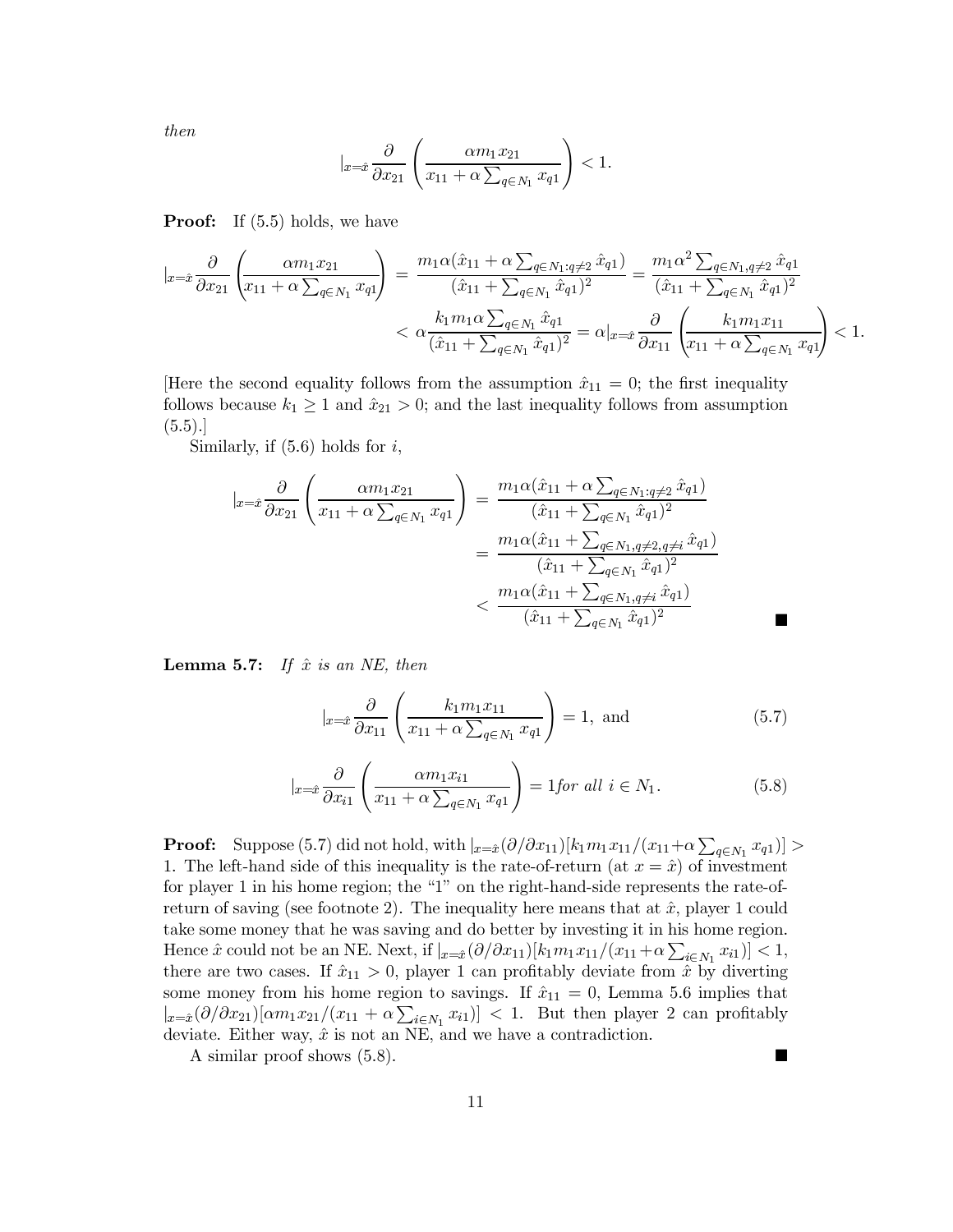Lemma 5.7 implies that if  $\hat{x}$  is an NE, then

$$
\frac{k_1 m_1 \alpha \sum_{q \in N_1} \hat{x}_{q1}}{(\hat{x}_{11} + \alpha \sum_{q \in N_1} \hat{x}_{q1})^2} = 1, \text{ and}
$$
 (5.9)

$$
\frac{m_1\alpha(\hat{x}_{11} + \alpha \sum_{q \in N_1, q \neq i} \hat{x}_{q1})}{(\hat{x}_{11} + \alpha \sum_{q \in N_1} \hat{x}_{q1})^2} = 1 \text{ for all } i \in N_1.
$$
\n(5.10)

Now let  $y = \hat{x}_{11} + \alpha \sum_{q \in N_1} \hat{x}_{q1}$ . It is clear that since  $\hat{x}$  is an NE, that  $y > 0$  (see Lemma 5.4). Thus, we can rewrite  $(5.9)$  and  $(5.10)$  as:

$$
k_1 m_1 (y - \hat{x}_{11}) = y^2 \tag{5.11}
$$

$$
m_1\alpha(y-\alpha\hat{x}_{i1})=y^2\ \forall i\in N_1.
$$
\n(5.12)

$$
y = \hat{x}_{11} + \alpha \sum_{q \in N_1} \hat{x}_{q1}.
$$
 (5.13)

Equations (5.12) imply that  $\hat{x}_{i1}$  is constant over all  $i \in N_1$ , say  $\hat{x}_{i1} = W \ \forall i \in N$ . Then (5.13) gives  $y = x_{11} + \alpha n_1 W$  or  $y - x_{11} = \alpha n_1 W$ . Replacing into (5.11) gives  $k_1m_1\alpha n_1W = y^2$ , or  $W = y^2/k_1m_1\alpha n_1$ . Finally, since  $W = \hat{x}_{i1}$ , replacement into  $(5.12)$  gives

$$
m_1 \alpha \left( y - \frac{\alpha y^2}{k_1 m_1 \alpha n_1} \right) = y^2 \Rightarrow y = 0 \text{ or } y = \frac{k_1 m_1 \alpha n_1}{k_1 n_1 + \alpha}.
$$

But  $y = 0$  is impossible, so  $y = k_1 m_1 \alpha n_1 / (k_1 n_1 + \alpha)$ . Since y thus is uniquely defined, it is clear that  $\hat{x}_{i1} = W = y^2/k_1m_1\alpha n_1$  is also uniquely defined for  $i \in N_1$ . Finally,  $\hat{x}_{11}$  is uniquely defined because of (5.13).

**Remark 5.8:** As a first remark, let us comment that the NE given by  $(5.1)$ – $(5.2)$ is never Pareto optimal.<sup>8</sup> Indeed, if we consider the outcome  $\delta \hat{x}$ , where  $\delta < 1$ , we see that each player's proportion of influence (see section 2) in every region is unchanged, and so his revenue is unchanged; hence, since his expenditures have gone down, he is better off.

**Remark 5.9:** As a second remark, we now can describe what happens in the case where  $\alpha = 0$ . If  $m_i = 0$  for all i, we are in a trivial case where the unique NE is for no player to invest any money in any region. Otherwise, suppose WLOG that  $m_1 > 0$ . Lemma 5.5 still holds here; i.e., in any NE there must be a neighbor of player 1 who invests a positive amount in Region 1. Yet it is clear that since  $\alpha = 0$  that neighbor would have incentive to cancel that investment. Conclusion: in the case where  $\alpha = 0$ there are no NEs.

<sup>&</sup>lt;sup>8</sup>Except in the trivial case where  $m_i = 0$  for all *i*.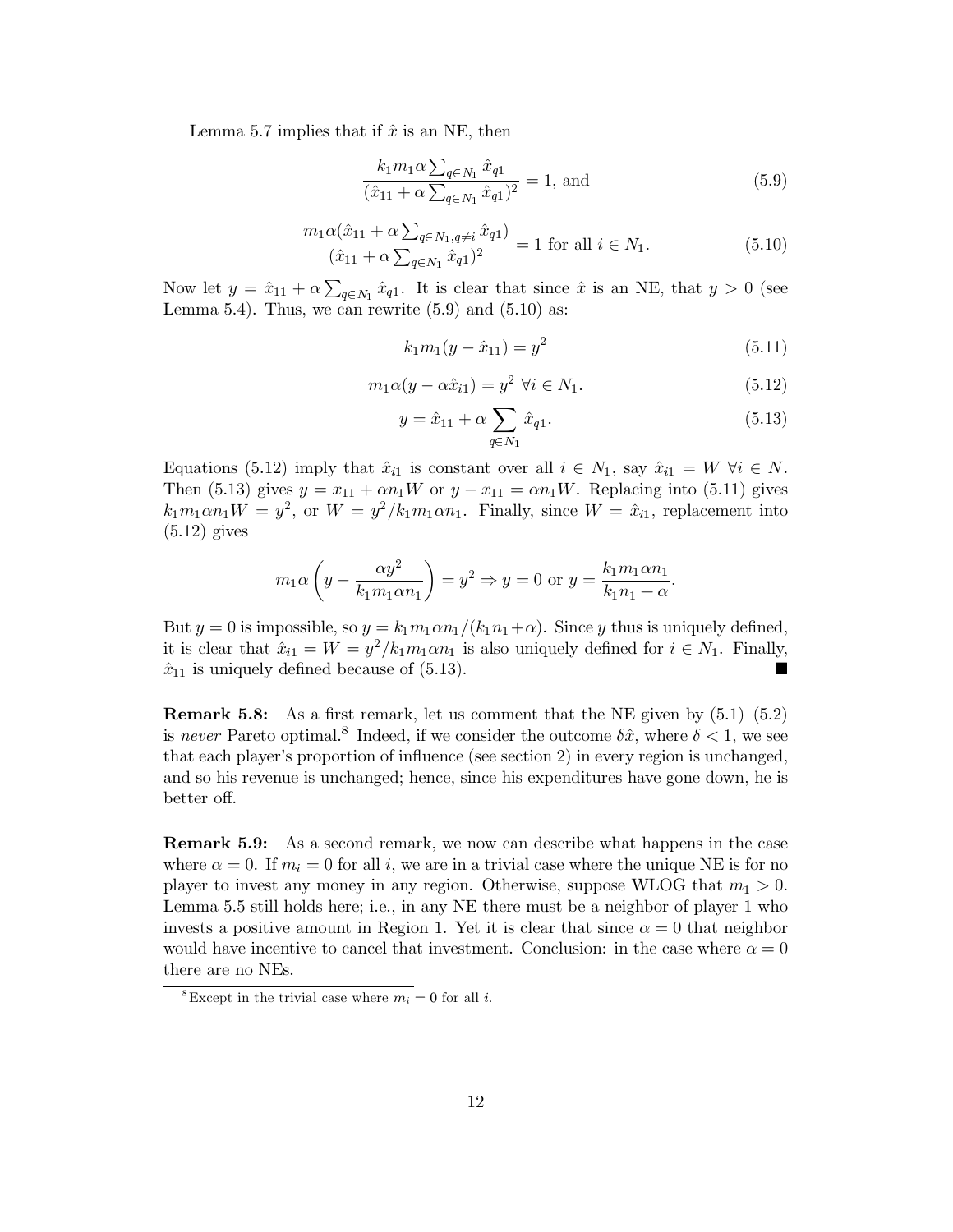#### **Sensitivity Analysis** 6

We now perform sensitivity analysis on the NE  $(5.1)$ – $(5.2)$ , to examine the effects of varying some of the model's parameters.

The first thing we notice is that the expressions for  $\hat{x}_{ij}$  have j's and  $\alpha$ 's in them but not i's; in other words, the size of investments are dependent on characteristics of the region into which the investments are made, and on the overall power of players in neighboring regions, but not on the identity of the investors. The only exception to this is that investment in a region will be larger (all other things being equal) if the region happens to be the investor's home region. We suspect that this will cease to be the case if a) we allow the  $\alpha$ 's to become pair-specific or b) if the quantities  ${M_i}_{i \in P}$  are lowered.

We now get some interesting results by taking derivatives of the expressions  $(5.1)$  $(5.2)$  with respect to some of the parameters, starting with the size parameters  $\{m_i\}$ :

$$
\frac{\partial \hat{x}_{ij}}{\partial m_j} = \frac{\alpha n_j k_j}{(k_j n_j + \alpha)^2} \text{ if } i \neq j
$$

$$
\frac{\partial \hat{x}_{ii}}{\partial m_i} = \frac{\alpha k_i n_i (k_i n_i - \alpha (n_i - 1))}{(k_i n_i + \alpha)^2}.
$$

Since the quantities on the right are both positive, this gives the intuitive result that as the size of a region gets bigger, players will invest more in it.

Next consider changes in  $\alpha$ . Recall that  $\alpha$  measures, on a scale from 0 to 1, how much power players have in neighboring regions:

$$
\frac{\partial \hat{x}_{ij}}{\partial \alpha} = \frac{k_j m_j n_j (k_j n_j - \alpha)}{(k_j n_j + \alpha)^3}
$$
 if  $i \neq j$ .

The quantity on the right is always positive, so this gives the intuitive result that as players have more power in neighboring regions, their investments there go up.

Next we investigate what happens to "home region investments" as  $\alpha$  changes.

$$
\frac{\partial \hat{x}_{ii}}{\partial \alpha} = \frac{k_i^2 m_i n_i^2 (k_i n_i - 2\alpha n_i + \alpha)}{(k_i n_i + \alpha)^3}.
$$

The quantity on the right is positive if  $\alpha < k_i n_i/(2n_i-1)$  and negative when  $\alpha >$  $k_i n_i/(2n_i-1)$ . We can explain these results by noting two "effects" as  $\alpha$  increases. First is a "substitution effect": as  $\alpha$  increases, neighboring regions become more attractive investments, and therefore players replace some spending in their home regions with spending in neighboring regions. Second is a "home competition effect": as  $\alpha$  increases, it requires more spending in one's home region to compete with outsiders. We see that for values of  $\alpha$  near 0, a player need not spend much in his home region to "win" it, but as  $\alpha$  rises the home competition effect causes him to increase his spending. However, at a certain level  $(k_i n_i/(2n_i-1))$  the substitution effect becomes stronger, and home spending decreases thereafter. Note that in the case where  $k_i > (2n_i-1)/n_i$  the substitution effect never dominates the home competition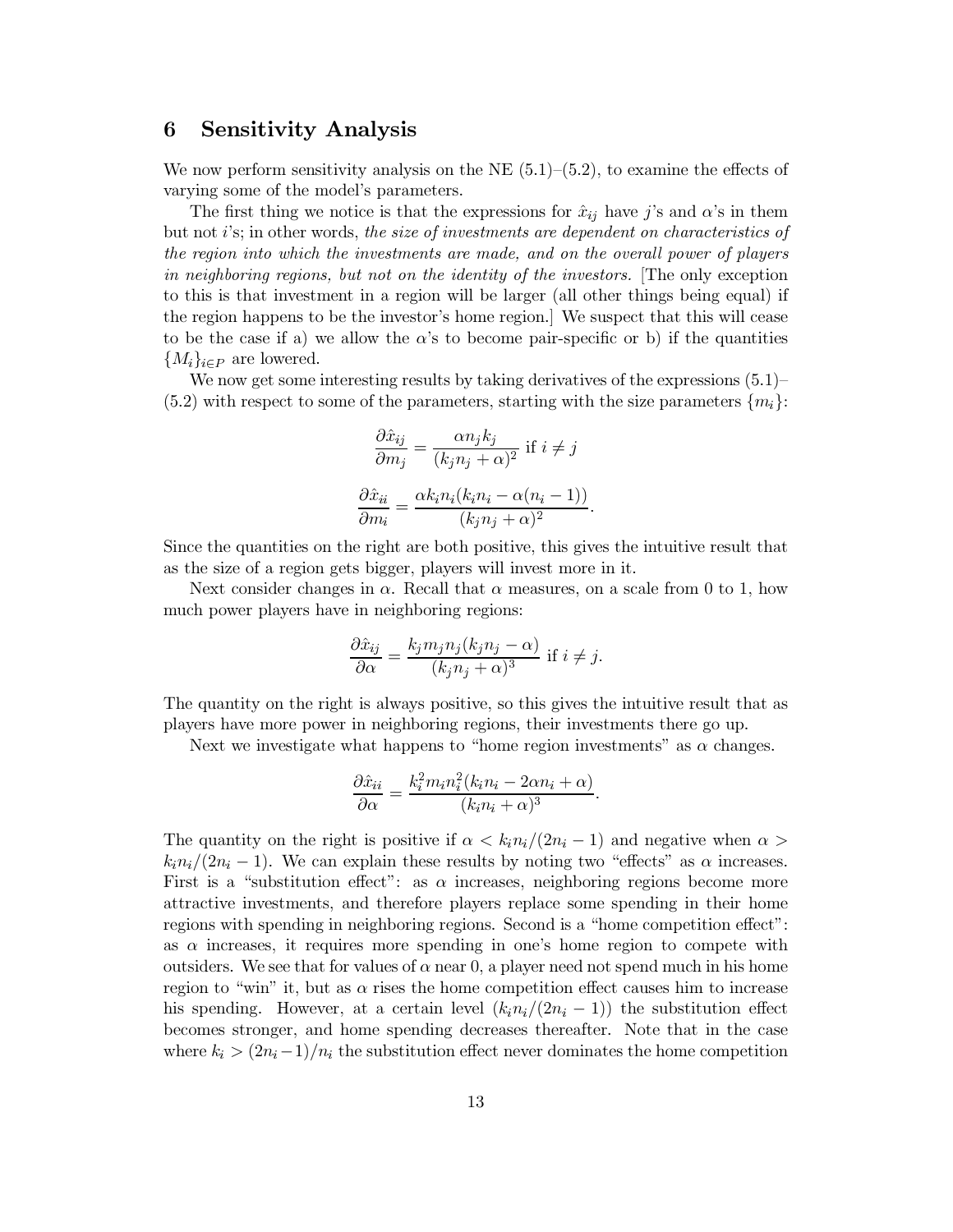effect, because the "dividing line"  $k_i n_i/(2n_i-1)$  is greater than 1; in this case it is so important for i to win his home region that he always responds to a rise in  $\alpha$  by an increase in home spending.

Next, let us examine changes to a player's spending habits as the number of his neighbors changes, and as the number of his neighbor's neighbors changes:

$$
\frac{\partial \hat{x}_{ij}}{\partial n_j} = \frac{\alpha m_j k_j (\alpha - k_j n_j)}{(k_j n_j + \alpha)^3}.
$$

The quantity on the right is always negative. This is again intuitive, because  $n_j$  is a measure of how much competition there is in region  $j$  for market share. So, the more such competition in a region, the less each competitor (from a neighboring region) will want to spend.

$$
\frac{\partial \hat{x}_{ii}}{\partial n_i} = \frac{\alpha^2 k_i m_i (k_i n_i - 2\alpha n_i + \alpha)}{(k_i n_i + \alpha)^3}
$$

This partial derivative is positive if  $k_i > 2\alpha - \alpha/n_i$  and negative if  $k_i < 2\alpha - \alpha/n_i$ . To interpret this, we begin by pointing out that  $n_i$  is a measure of outside competition in i's home region. The condition  $k_i > 2\alpha - \alpha/n_i$  means that i values revenue in his home region relatively highly and has relatively low power in neighboring regions. Hence he reacts to an increase in the number of competitors in his home region by raising spending there. If  $k_i < 2\alpha - \alpha/n_i$  he replaces some home spending with spending in newly available regions.

Finally, we note how far one may lower the  $M_i$ 's without changing the validity of formulas  $(5.1)$ – $(5.2)$ . This is equivalent to calculating upper bounds on the amounts  $\hat{x}_{ii} + \sum_{j \in N_i} \hat{x}_{ij}$ . We do this now in the "symmetric case," where  $k_i = K$ , and  $m_i = m$ for all *i*, and where the associated graph  $H$  is regular (i.e.,  $n_i = N$  for all *i*):

$$
\hat{x}_{ii} + \sum_{j \in N_i} \hat{x}_{ij} = \frac{\alpha K m N (KN - \alpha (N - 1))}{(KN + \alpha)^2} + N \frac{\alpha K m N}{(KN + \alpha)^2}
$$

$$
= \frac{\alpha K^2 m N^2 - \alpha^2 K m N^2 + \alpha^2 K m N + \alpha K m N^2}{(KN + \alpha)^2}
$$

We note two things — first, that the quantity on the right is less than m if  $\alpha = 1$ . Second, the derivative  $(\partial/\partial\alpha)(\hat{x}_{ii} + \sum_{j \in N_i} \hat{x}_{ij})$  is positive for all  $\alpha \in (0,1).^{10}$  Hence  $\hat{x}_{ii} + \sum_{i \in N_i} \hat{x}_{ij}$  is less than m for all  $\alpha$ .

However, the above bound on spending does not hold for all LAGs. In particular, if there is an agent who has incentive to spend money in neighboring regions, she will frequently spend much more than  $m$ . For instance, consider the case where the network  $H$  is a star, i.e with one central player adjacent to each of  $N$  "satellite" players. None of the satellite players are adjacent to one another. The central player thus has incentive to spend in the satellite regions, because each such region

<sup>&</sup>lt;sup>9</sup>In fact it is equal to  $m[K^2N^2 + KN]/[K^2N^2 + 2KN + 1]$ .

<sup>&</sup>lt;sup>10</sup>In fact it works out to  $[K^2N^3(K - 2\alpha + 1) + \alpha K^2N^2 + 3\alpha KN^2]/[(KN + \alpha)^3m*(K^2N^2)(K - 1)\alpha K^2N^2]$ 2\alpha, which is clearly positive because  $K > \alpha$  and  $1 > \alpha$ .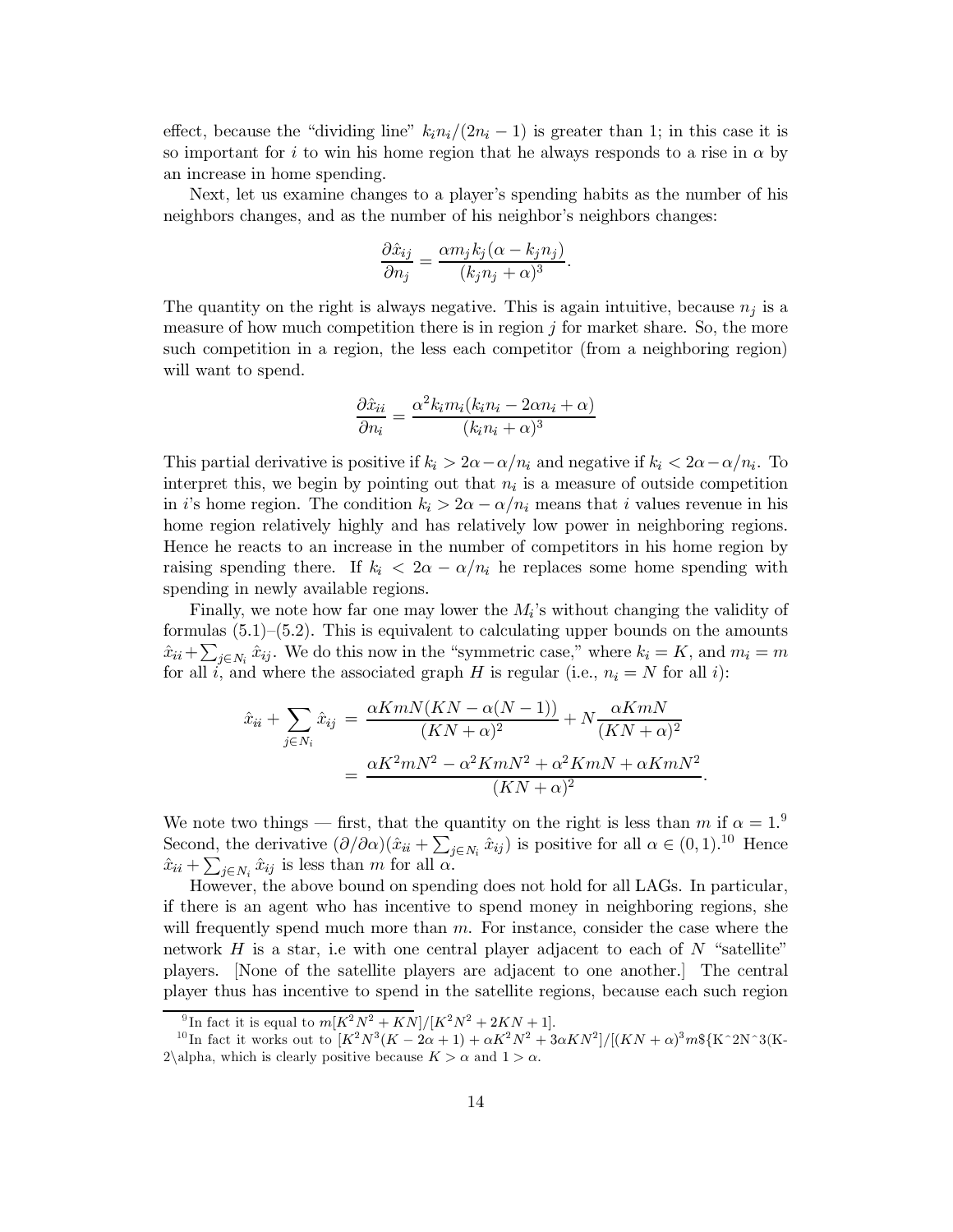only has one neighbor. In addition, suppose  $K = 1$  and  $\alpha = 1$ . Then it turns out that  $\hat{x}_{ii} + \sum_{j \in N_i} \hat{x}_{ij}$  is equal to  $N(1/4 + 1/(N+1)^2)m$ , which is quite large for large values of  $N$  (or  $m$ ).

To get a crude upper bound on the quantity  $\hat{x}_{ii} + \sum_{i \in N_i} \hat{x}_{ij}$  for any player i in any LAG, suppose  $M$  be the maximal size of any region and suppose  $N$  is the maximal number of neighbors that any region can have. From our sensitivity analysis above we see that  $\hat{x}_{ij}$  (for any  $j \in N_i$ ) is maximized when  $m_j = M$ ,  $k_j = 1$  and when  $n_j = 1$ . We also see that  $\hat{x}_{ii}$  is maximized when  $m_i = M$ . So,

$$
\hat{x}_{ii} + \sum_{j \in N_i} \hat{x}_{ij} \le \frac{\alpha k_i M n_i (k_i n_i - \alpha (n_i - 1)}{(k_i n_i + \alpha)^2} + n_i \frac{\alpha M}{(1 + \alpha)^2},
$$

which is less than  $M(1+N)$ .

#### $\overline{7}$ **Beyond Immediate Neighbors**

An intriguing extension to our model is to allow players to operate further away from their home regions. In particular, what happens if the players are also allowed to invest in regions which are neighbors of their neighbors? Will players invest much in such "second-degree neighbor" regions?

To answer this question, we consider a symmetric case in which each player i has a set  $N_{i1}$  of "first degree" neighbors and a set  $N_{i2}$  of "second-degree" neighbors, with  $|N_{i1}| = n_1$  and  $|N_{i2}| = n_2$  for all i.<sup>11</sup> We also assume that for simplicity,  $k_i = 1$ and  $m_i = 1$  for all i. Finally, the damping factor  $\alpha$  remains in effect for first-degree neighbors, but becomes  $\alpha^2$  for second-degree neighbors.

Player  $i$ 's utility function is

$$
u^{i}(x) = \frac{x_{ii}}{x_{ii} + \alpha \sum_{q \in N_{i1}} x_{qi} + \alpha^{2} \sum_{q \in N_{i2}} x_{qi}} + \sum_{j \in N_{i1}} \frac{\alpha x_{ij}}{x_{jj} + \alpha \sum_{q \in N_{j1}} x_{qj} + \alpha^{2} \sum_{q \in N_{j2}} x_{qj}} + \sum_{\ell \in N_{i2}} \frac{\alpha^{2} x_{i\ell}}{x_{\ell\ell} + \alpha \sum_{q \in N_{\ell1}} x_{q\ell}} + \sum_{q \in N_{\ell2}} \frac{\alpha x_{ij}}{x_{\ell\ell}} - x_{ii} - \sum_{j \in N_{i1}} x_{ij} - \sum_{l \in N_{i2}} x_{il}.
$$

To analyze the model above, we again write down player is maximization problem:

$$
\max_{x_{ii}, \{x_{ij}\}_{j \in N_{i1}}, \{x_{il}\}_{\ell \in N_{i2}}} u^{i}(x)
$$
\n
$$
\text{s.t. } x_{ii} + \sum_{j \in N_{i1}} x_{ij} + \sum_{l \in N_{i2}} x_{il} \le M_i
$$
\n
$$
x_{ii} \ge 0, \ x_{ij} \ge 0 \ \forall j \in N_{i1}, \ x_{il} \ge 0 \ \forall \ell \in N_{i2}
$$

Again assume the constraint is vacuous (i.e.,  $M_i$  is large), and, for now, ignore the nonnegativity constraints. Since  $u^i$  is concave in its variables, we see that if  $\hat{x}$  is

<sup>&</sup>lt;sup>11</sup>Necessarily  $n_2 \leq n_1(n_1-1)$ .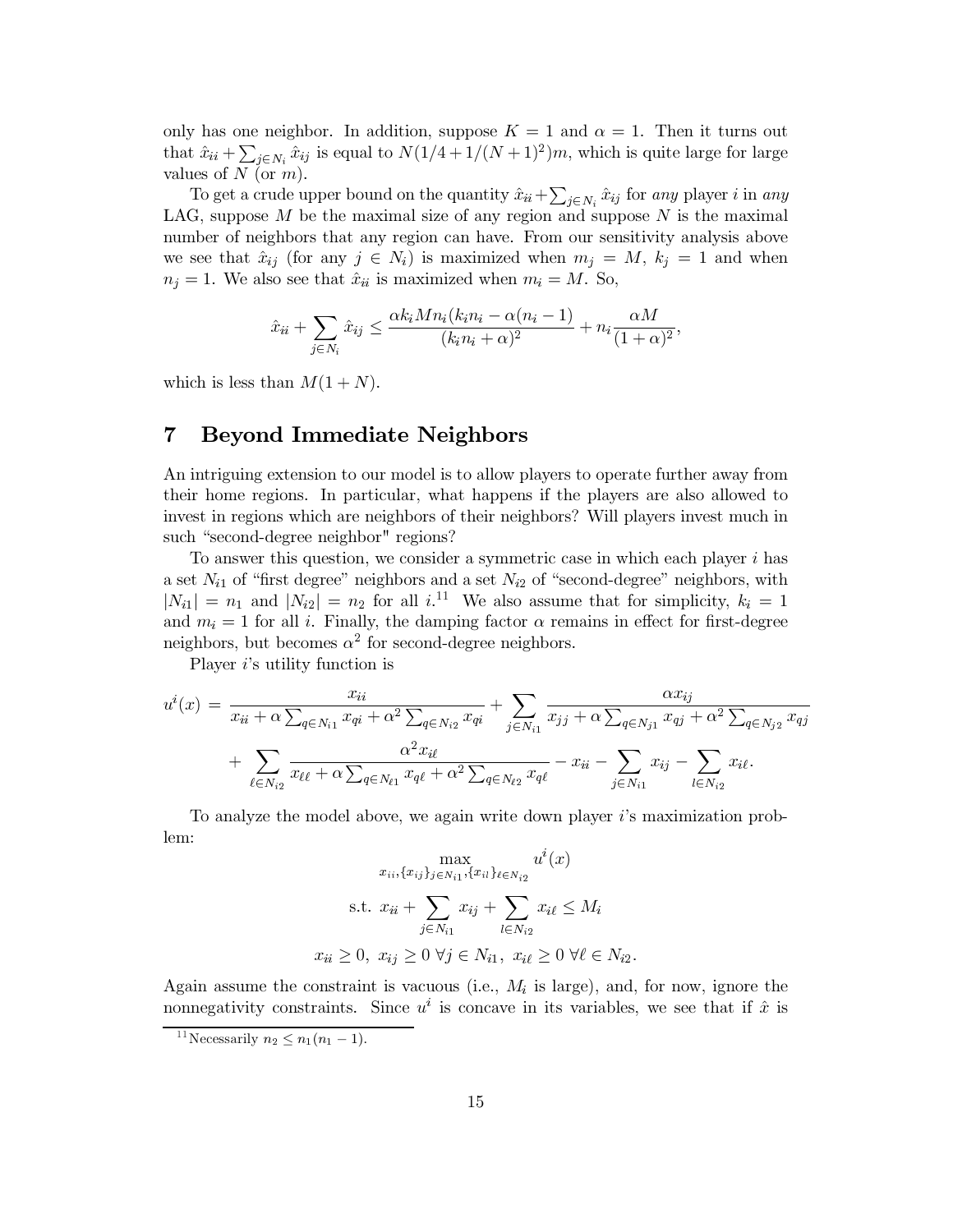nonnegative and satisfies

$$
\frac{\partial u^i}{\partial x_{iq}} = 0 \text{ for all } i, q \in N_{i1} \cup N_{i2} \cup \{i\},\tag{7.1}
$$

then  $\hat{x}$  is an NE.

To find such an  $\hat{x}$ , we take advantage of the model's symmetry and assume that a) each player spends the same amount  $A$  in his home region; b) each player spends the same amount  $B$  in each of his first-degree-neighbor regions; and c) each player spends the same amount  $C$  in each of his second-degree-neighbor regions. In this case, the functions  $\{u^i\}_{i\in P}$  become

$$
u^{i}(x) = \frac{x_{ii}}{x_{ii} + \alpha n_{1}B + \alpha^{2} n_{2}C} + \sum_{j \in N_{i1}} \frac{\alpha x_{ij}}{A + \alpha x_{ij} + \alpha (n_{1} - 1)B + \alpha^{2} n_{2}C} + \sum_{\ell \in N_{i2}} \frac{\alpha^{2} x_{i\ell}}{A + \alpha n_{1}B + \alpha^{2} x_{i\ell} + \alpha^{2} (n_{2} - 1)C} - x_{ii} - \sum_{j \in N_{i1}} x_{ij} - \sum_{l \in N_{i2}} x_{il}.
$$

The first-order-conditions  $(7.1)$  become

$$
\frac{\alpha B n_1 + \alpha^2 C N_2}{(A + \alpha B n_1 + \alpha^2 C n_2)^2} - 1 = 0
$$
\n(7.2)

$$
\frac{\alpha A + \alpha^2 B(n_1 - 1) + \alpha^3 C n_2}{(A + \alpha B n_1 + \alpha^2 C n_2)^2} - 1 = 0
$$
\n(7.3)

$$
\frac{\alpha^2 A + \alpha^3 B n_1 + \alpha^4 C(n_2 - 1)}{(A + \alpha B n_1 + \alpha^2 C n_2)^2} - 1 = 0
$$
\n(7.4)

This solves (again, after a lot of algebra) with

$$
A = \frac{\alpha^6 (n_1 + n_2)(n_2 + \alpha n_1 + \alpha^2 - \alpha^2 n_1 - \alpha^2 n_2)}{(\alpha^4 n_1 - \alpha^4 - 2\alpha^3 n_1 - \alpha^2 n_2 - \alpha n_1 n_2 + 2\alpha^2 n_1 n_2 - \alpha^3 n_1 n_2)^2}
$$
(7.5)

$$
B = \frac{\alpha^5 (n_1 + n_2)(n_2 - \alpha n_2 + \alpha^2)}{(\alpha^4 n_1 - \alpha^4 - 2\alpha^3 n_1 - \alpha^2 n_2 - \alpha n_1 n_2 + 2\alpha^2 n_1 n_2 - \alpha^3 n_1 n_2)^2}
$$
(7.6)

$$
C = \frac{\alpha^4 (n_1 + n_2)(\alpha^2 + \alpha n_1 - n_1)}{(\alpha^4 n_1 - \alpha^4 - 2\alpha^3 n_1 - \alpha^2 n_2 - \alpha n_1 n_2 + 2\alpha^2 n_1 n_2 - \alpha^3 n_1 n_2)^2}
$$
(7.7)

We see that in the case where  $\alpha = 1$  we have  $A = B = C$ , and all three quantities are equal to the positive quantity  $(n_1 + n_2)/(1 + n_1 + n_2)^2$ . Essentially this is because  $\alpha^2 = \alpha$ , so we can think of this as a symmetric case of our original game in which each player has  $n_1 + n_2$  neighbors.

As we lower  $\alpha$  from 1 we see that NE investments in first- and second-degree neighbor regions to both fall, with those in second-degree regions falling faster. In fact, A and B are nonnegative for any value of  $\alpha$ , but that C is nonnegative only if  $\alpha^2 + \alpha n_1 - n_1 \geq 0$ , i.e.,  $\alpha \geq (\sqrt{n_1^2 + 4n_1} - n_1)/2$ . The quantity  $(\sqrt{n_1^2 + 4n_1} - n_1)/2$  is equal to  $\sqrt{(N+1)^2 - 1} - N$  (where  $N = n_1/2$ ), which approaches 1 as  $n_1$  gets large.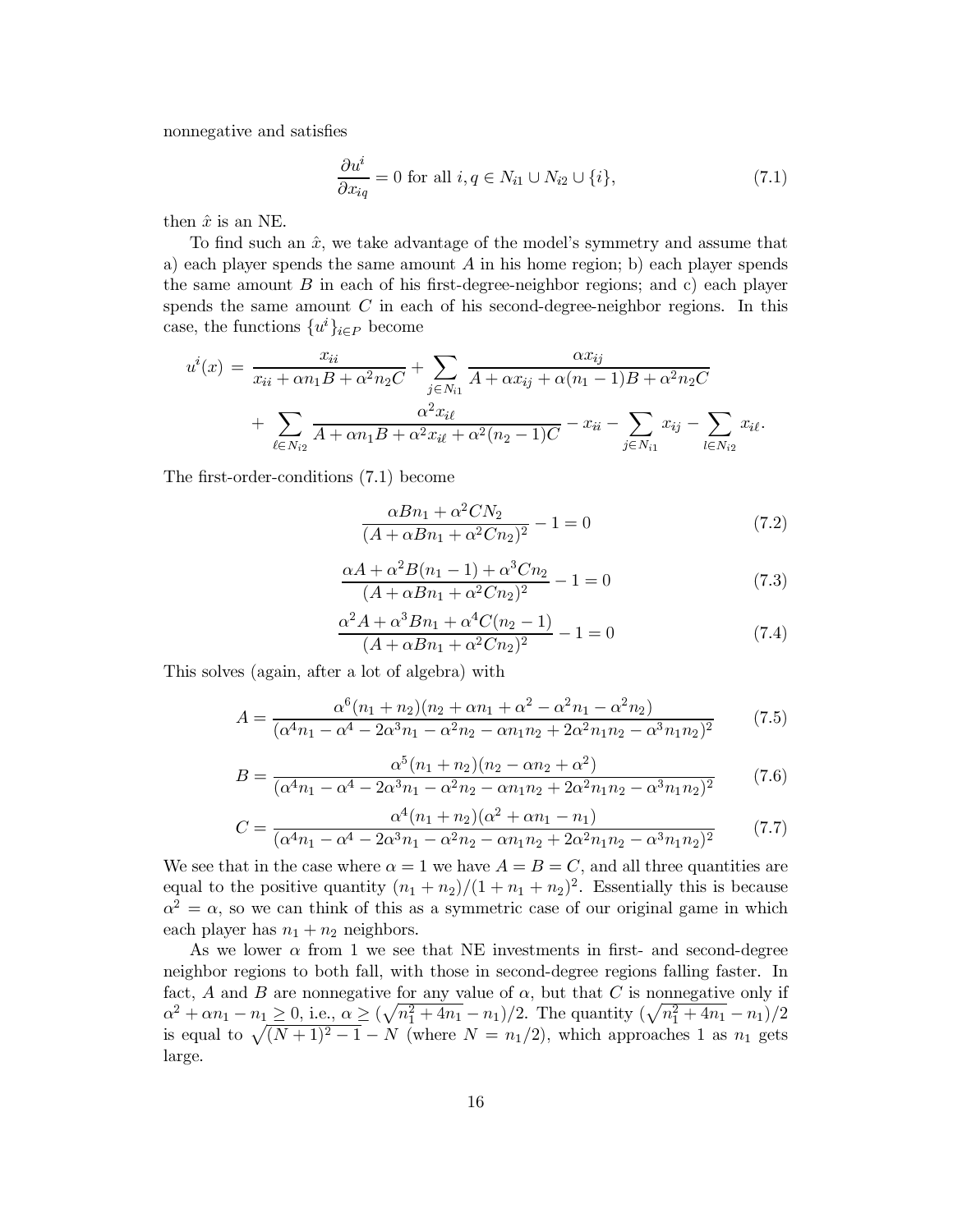In conclusion, we see that while first-degree investments stay positive for any positive  $\alpha$ , second-degree investments hit zero at a value of  $\alpha$  very close to 1. This suggests an interesting rationale for the theory that human behavior is based only on extremely local conditions.

#### 8 **Extending the Player Set**

We remark here that all of the results from Sections 5, 6, and 7 hold if we allow the player set P to be countably infinite, i.e.  $P = \{1, 2, 3, ...\}$ .<sup>12</sup> However, we would still require that the number of neighbors for any player would be finite.

#### 9 Generalizing the Model

In this section we generalize the model from Section 4 by replacing the specific functional forms for given in  $(4.1)$ – $(4.2)$  with arbitrary revenue functions. We then investigate in what sense we still have NE existence results.

We begin by presenting the generalized model. Let  $P = \{1, ..., p\}$  be the player set, and let  $\mathbb{R}^P$  be p-dimensional Euclidean space in which the coordinate axes are associated with the players in P. Suppose  $i \in P$ . Then, as in Section 4, let  $N_i$  the set of neighbors of Player  $i$  and  $M_i$  the monetary endowment of Player  $i$ .

Again let  $i \in P$ . We define  $X^i = \{x \in \mathbb{R}^P : \sum_{j \in P} x_{ij} \leq M_i, x_{ij} \geq 0 \ \forall j \in P,$ and  $x_{ij} = 0$  if  $j \notin N_i \cup \{i\}$ . This definition of i's strategy set is technically different than the one proposed in Section 4: now i's strategies are no longer  $1 + N_i$ -vectors, but instead are *p*-vectors with all but  $1 + N_i$  components set to 0. Also, this time we define the strategy space X to be an *arbitrary compact subset* of  $\mathcal{X}_{i\in P}X^{i}$ . Hence it will be possible to forbid certain joint strategies for the players.

If  $x \in X$  is a vector of joint strategies for the players, the revenue for player i from Region j is given by an arbitrary function  $r_{ij}(x)$ . We assume the following concerning these functions  $\{r_{ij}\}$ :

1)  $r_{ii}(x) = 0$  if  $x_{ii} = 0$  for any  $i \in P$ ,  $j \in P$ .

The first assumption states that if a player invests zero into a region, he gets a revenue of zero out of that region.

For the second assumption, we need some notation. Let  $x$  be a joint strategy vector. Then  $x^{\sim ij=y}$  is the same vector as x, except with the *ij*th component changed to  $y$ .

2)  $r_{ij}(x^{\sim kl=y}) = r_{ij}(x)$  for any  $x, y, i, j, k, l : l \neq j$ .

This assumption says that if a player changes his investment in a single region, it does not affect anyone's revenue from any *other* region.

3)  $r_{ij}(x)$  is an increasing concave function of  $x_{ij}$ , for all i, j.

Player i's revenues in any region are an increasing concave function of his investment there.

4)  $r_{ij}(x)$  is a decreasing function of  $x_{qj}$ , for any i and for  $q \neq i$ .

<sup>&</sup>lt;sup>12</sup>We note that the strategy set X is no longer compact in this case.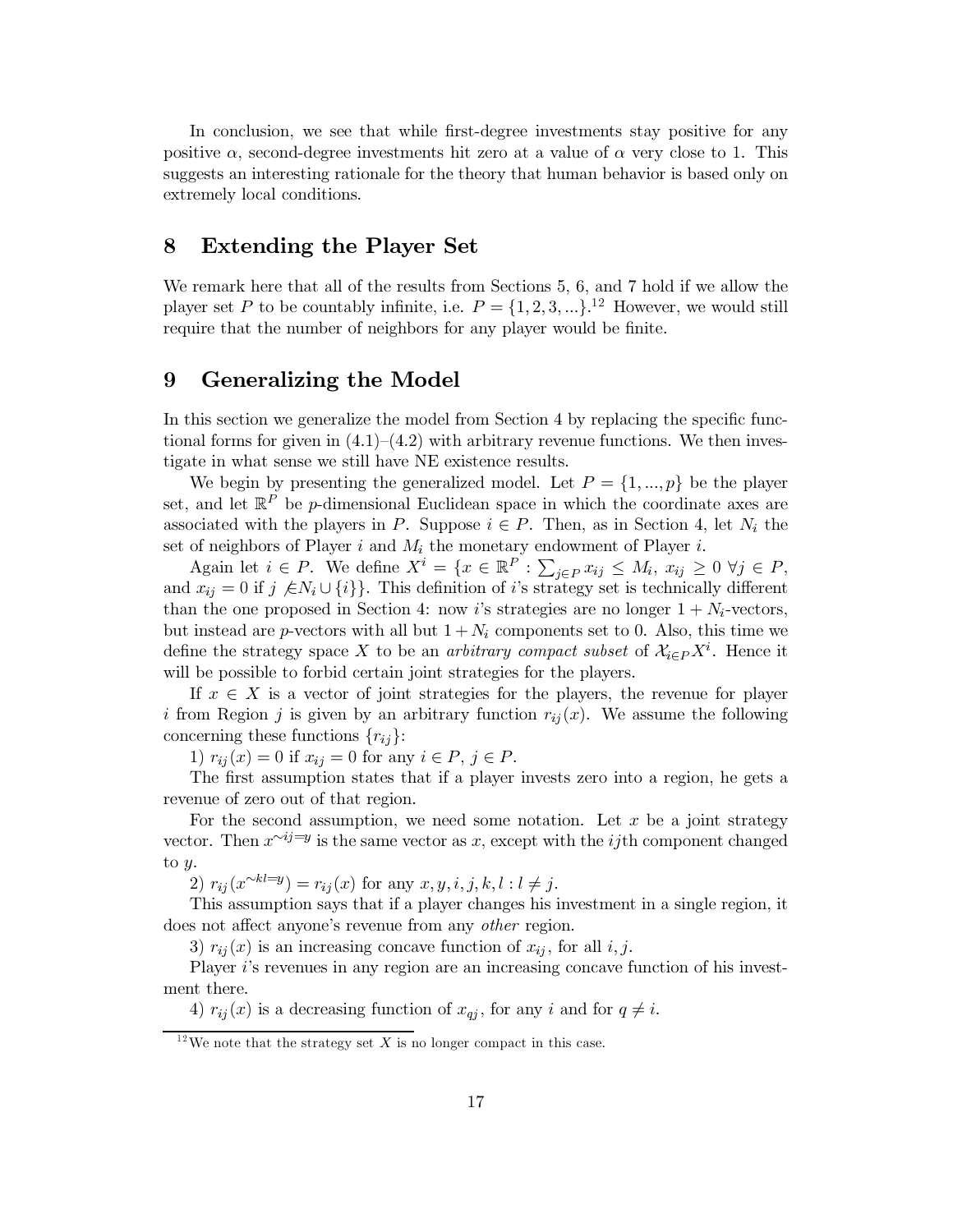The last assumption says that Player i's revenue from any region is a decreasing function of what other players invest there.

Under this notation, Player i's utility function is simply his total revenues (added up over all regions) minus his total expenditures, or  $u^{i}(x) = \sum_{j=1}^{p} r_{ij}(x) - \sum_{j=1}^{p} x_{ij}$ . We can think of the functions  $\{u^i\}_{i \in P}$  as payoff functions in a noncooperative game, in which the player set is  $P$  and the joint strategy set is  $X$ . Formally, we say that the quantities  $G = (P, \{N_i\}_{i \in P}, \{r_{ij}\}_{i,j \in P}, X)$  define a *generalized* local advertising game (GLAG).

We note that the model described in Section 4 is an example of a GLAG, in which the functions  $\{r_{ij}\}\$ are given by  $r_{ij}(x) = \alpha m_j x_{ij}/(x_{jj} + \sum_{q:q \in N_j} x_{qj})$  if  $i \neq j$ and  $x_{jj} + \sum_{q:q \in N_j} x_{qj} > 0$ ,  $r_{ii}(x) = k_i m_i x_{ii} / (x_{ii} + \sum_{j:j \in N_i} x_{ij})$  if  $x_{ii} + \sum_{j:j \in N_i} x_{ij} > 0$ ,<br>and  $r_{iq}(x) = 0$  if  $x_{qq} + \sum_{l \in N_q} x_{lq} = 0$ .<sup>13</sup>

**Theorem 9.1:** Let  $G = (P, \{N_i\}_{i \in P}, X, \{r_{ij}\}_{i,j \in P}, X)$  be a GLAG. If the functions  ${r_{ij}(x)}$  are continuous on X, then there exists an NE for G.<sup>14</sup>

**Proof:** Follows directly from Theorem 1 of Rosen (1965).

 $\blacksquare$ 

In Theorem 5.1 we proved the existence of NE in a model in which the functions  $\{r_{ij}\}\$ are not continuous on all of X. Hence Theorem 9.1 is not completely satisfactory because it does not imply (the existence result part of) Theorem 5.1. We now rectify this problem by doing the following:

1) Given a LAG  $G$ , we define the "snipped game"  $G^S$ , which is the same as G except we "snip off" the corners of the strategy set X on which the  $r_{ij}$ 's are discontinuous. We shall prove that  $G^S$  is "equivalent" to G in that both games must have the exact same (unique) NE.

2) The snipped game *does* satisfy the hypotheses of Theorem 9.1, and so that theorem does imply the existence of an NE in  $G^S$ , and hence in G.

Let  $G = (P, \{N_i\}_{i \in P}, \alpha, \{k_i\}_{i \in P}, \{m_i\}_{i \in P}, X)$  be a LAG. Define the snipped game  $G^{S}$  by  $G^{S} = (P, \{N_{i}\}_{i \in P}, \alpha, \{k_{i}\}_{i \in P}, \{m_{i}\}_{i \in P}, X^{S})$ , where

$$
X^{S} = \left\{ x \in X : x_{jj} + \alpha \sum_{i \in N_{j}} x_{ij} \ge \frac{\alpha k_{j} m_{j} n_{j}}{2(\alpha + k_{j} n_{j})} \ \forall j \in P \right\}.
$$

Our aim is to show that the set of G's NEs is exactly the same as the set of  $G^S$ 's NEs.

**Lemma 9.2:** Let G be a LAG, and let j any region for which  $m_j > 0$ . If  $x^*$  is an NE of game G or of  $G^S$ , then

$$
x_{jj}^* + \alpha \sum_{i \in N_j} x_{ij}^* \ge \frac{\alpha k_j m_j n_j}{\alpha + k_j n_j}.
$$

<sup>&</sup>lt;sup>13</sup>Note that even if  $m_j > 0$  and  $x_{qj} = 0$  for all  $q \neq i$ , the function  $r_{ij}(x)$  is a concave function of  $x_{ij}$ , although it is not a continuous function of  $x_{ij}$ .

<sup>&</sup>lt;sup>14</sup>We note that the Theorem holds even if we drop the assumption of "largeness" for the  $M_i$ 's.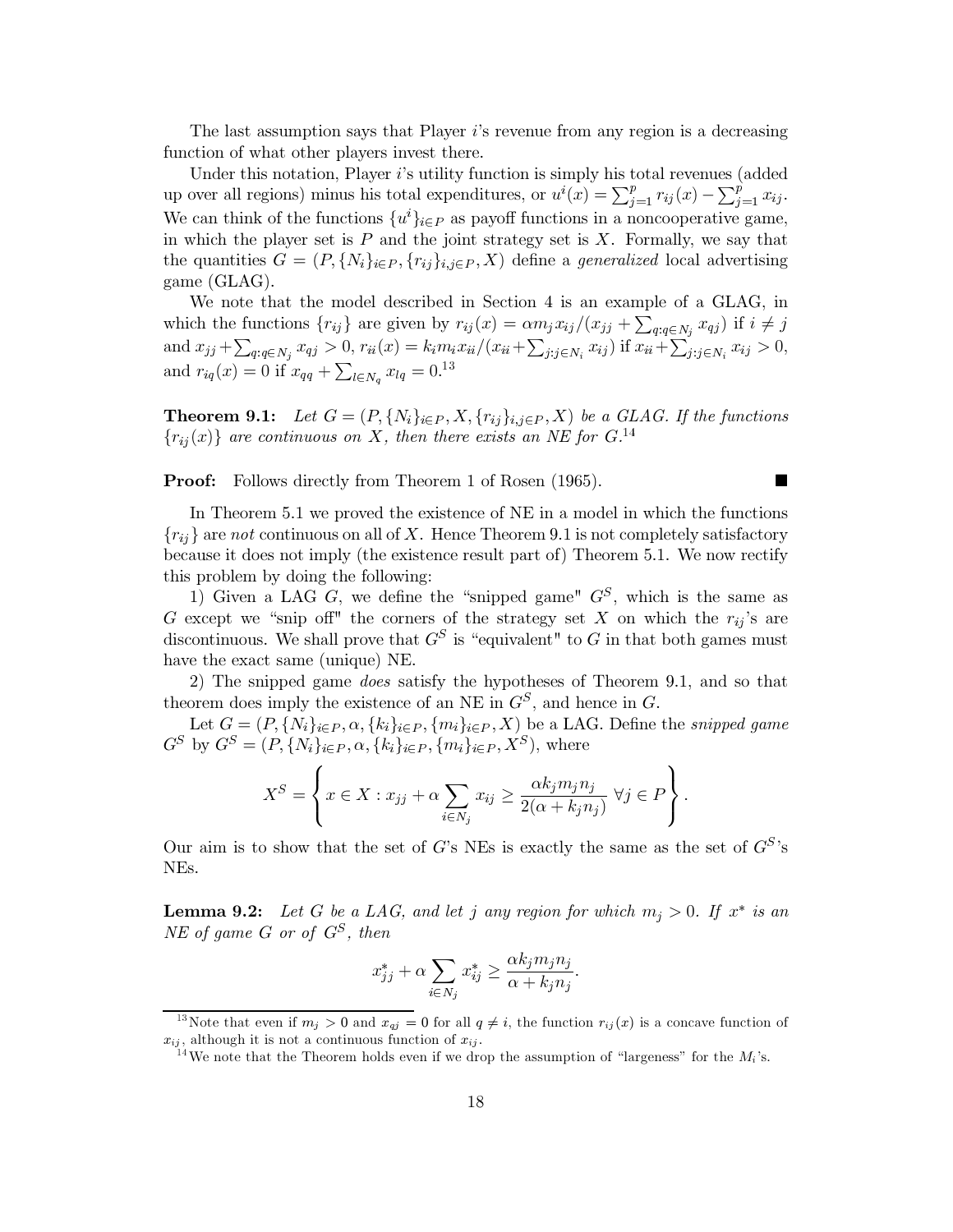**Proof:** First, we remark that the quantity  $x_{jj}^* + \alpha \sum_{q \in N_j} x_{qj}^*$  cannot be zero. In game  $G^S$ , this is by virtue of the definition of  $X^S$ ;<sup>15</sup> in game G this is because of Lemma 5.6.<sup>16</sup> Either way, we note that  $|_{x=x^*(\partial r_{ij}/\partial x_{ij})}$  exists for all  $i, j \in P$ .

Now we prove the Lemma by assuming it is false. Thus, suppose there exists a region j and a positive  $\varepsilon < \alpha k_j m_j n_j/(\alpha + k_j n_j)$  with  $x_{jj}^* + \alpha \sum_{i \in N_j} x_{ij}^* = \varepsilon^{17}$ Now suppose  $i \neq j$ . Since  $x^*$  is an NE, it is true that i cannot profitably switch resources from savings to Region j. Hence  $|_{x=x^*(\partial r_{ij}/\partial x_{ij})} \leq 1$ , i.e.  $(\alpha m_j x^*_{jj} +$  $\alpha^2 m_j \sum_{q \in N_i: q \neq i} x_{qj}^* / (x_{jj}^* + \alpha \sum_{q \in N_i} x_{qj}^*)^2 \leq 1$ , or

$$
\alpha m_j x_{jj}^* + \alpha^2 m_j \sum_{q \in N_j : q \neq i} x_{qj}^* \leq \varepsilon^2.
$$
\n(9.1)

Adding up inequalities (9.1) over all  $i \in N_j$  gives

$$
\alpha m_j n_j x_{jj}^* + \alpha^2 m_j (n_j - 1) \sum_{q \in N_j} x_{qj}^* \le \varepsilon^2 n_j.
$$
 (9.2)

We also know that  $j$  cannot profitably switch resources from savings to his home region. Hence  $|x=x^*(\partial r_{jj}/\partial x_{jj}) \leq 1$ , i.e.,  $\alpha k_j m_j \sum_{q \in N_j} x^*_{qj}/(x^*_{jj} + \alpha \sum_{q \in N_j} x^*_{qj})^2 \leq 1$ ,  $\hbox{or}$ 

$$
\alpha^2 m_j \sum_{q \in N_j} x_{qj}^* \le \frac{\alpha \varepsilon^2}{k_j}.\tag{9.3}
$$

Adding  $(9.2)$  and  $(9.3)$  gives

$$
\alpha m_j n_j x_{jj}^* + \alpha^2 m_j n_j \sum_{q \in N_j} x_{qj}^* \le \varepsilon^2 \left( n_j + \frac{\alpha}{k_j} \right)
$$

The last inequality above gives a contradiction.

**Theorem 9.3:** Suppose G is a LAG. Then  $x^*$  is an NE of G iff  $x^*$  is an NE of  $G^S$ .

**Proof:** First let us suppose  $x^*$  is an NE of G. We see that if  $m_i = 0$ , we trivially have  $x_{jj}^* + \alpha \sum_{i \in N_j} x_{ij}^* \geq [\alpha k_j m_j n_j / 2(\alpha + k_j n_j)];$  and, if  $m_j > 0$ , Lemma 9.2 ensures that  $x_{jj}^* + \alpha \sum_{i \in N_j} x_{ij}^* \geq \alpha k_j m_j n_j/[2(\alpha + k_j n_j)]$ . Hence,  $x^* \in X^S$ . But  $X^S \subseteq X$ , so this implies that  $x^*$  is an NE of  $G^S$  as well.

For the converse, let us suppose  $x^*$  is an NE of  $G^S$  but not an NE of G. Hence, there is some player i who has a deviation from  $x^*$  to some  $\tilde{x}$  which makes him better off in G, i.e.,  $u^{i}(\tilde{x}) > u^{i}(x^{*})$ . Since  $x^{*}$  is an NE in  $G^{S}$ , the deviation  $\tilde{x}$  must lie in X but

<sup>&</sup>lt;sup>15</sup>The assumption  $m_i > 0$  is crucial here.

 $16$  See in particular the sentence immediately following the proof of Lemma 5.6.

<sup>&</sup>lt;sup>17</sup>The assumption that  $m_j > 0$  is necessary here to ensure that  $\varepsilon$  is positive.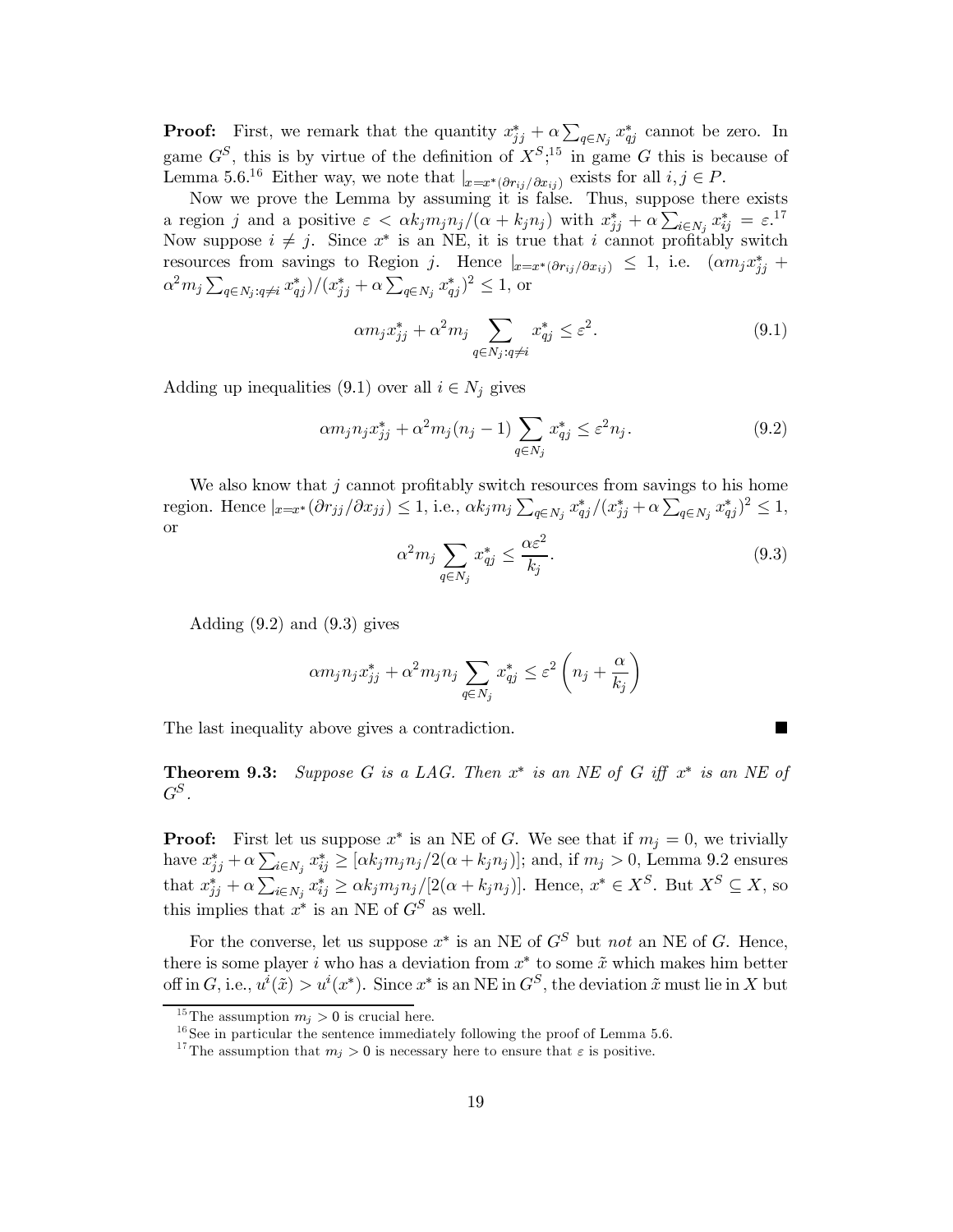not in  $X^S$ . Hence the set  $J = \{j \in P : \tilde{x}_{jj} + \alpha \sum_{q \in N_j} \tilde{x}_{qj} < \alpha k_j m_j n_j / [2(\alpha + k_j n_j)]\}$ must be nonempty. Note that necessarily  $m_j > 0$  for all  $j \in J$ .

By virtue of Lemma 9.2 and the fact that  $x^*$  is an NE of  $G^S$ , we have

$$
x_{jj}^* + \alpha \sum_{q \in N_j} x_{qj}^* \ge \frac{\alpha k_j m_j n_j}{\alpha + k_j n_j} \ \forall j \in J.
$$

Now consider the line segment connecting  $\tilde{x}$  and  $x^*$ . There must be a point y on this segment for which  $y \neq x^*$  but still  $y_{jj} + \alpha \sum_{q \in N_j} y_{qj} \geq \alpha k_j m_j n_j / [2(\alpha + k_j n_j)]$ for all  $j \in P$ , i.e.,  $y \in X^S$ .

But then

 $u^{i}(y) = u^{i}(\lambda x^{*} + (1 - \lambda)\tilde{x})$  for some  $\lambda \in (0,1)$ 

Hence  $y$  is also a deviation which makes i better off.

But, since  $y \in X^S$ , we have a contradiction of the fact that  $x^*$  is an NE of  $G^S$ .

#### **Concluding Remarks** 10

In Section 2 the constraints of space, time and net were noted. In Sections 3–4 a model was specified. In section 5 we carried out an analysis, which by the appropriate selection of parameters could be interpreted either in terms of space or net. Time and information conditions were left out in the sense that we considered the noncooperative game as a one period game in strategic form and solved for its NE. We did not perform a sensitivity analysis of the solution concept.

We close with a simple example, which serves to illustrate some of the basic differences in the treatment of what is considered to be a solution to a game as we vary the complexity of available strategies. We consider a four player game where each player has two neighbors:

Player 1 has 2 and 3 as neighbors Player 2 has 1 and 4 as neighbors Player 3 has 1 and 4 as neighbors Player 4 has 2 and 3 as neighbors

Each pair of neighbors plays either a prisoner's dilemma or coordination game, as follows. First, in the game of  $2 \text{ vs. } 4$ , and the game of  $1 \text{ vs. } 3$ , the agents play the prisoner's dilemma:

$$
\begin{bmatrix}\n(3,3) & (-1,4) \\
(4,-1) & (0,0)\n\end{bmatrix}
$$

Meanwhile, the games 1 vs. 2 and 3 vs. 4 play a coordination game:

$$
\left[ \begin{array}{cc} (3,3) & (0,0) \\ (0,0) & (-1,-1) \end{array} \right]
$$

Hence each player plays two others, one in one game and the other in a different game.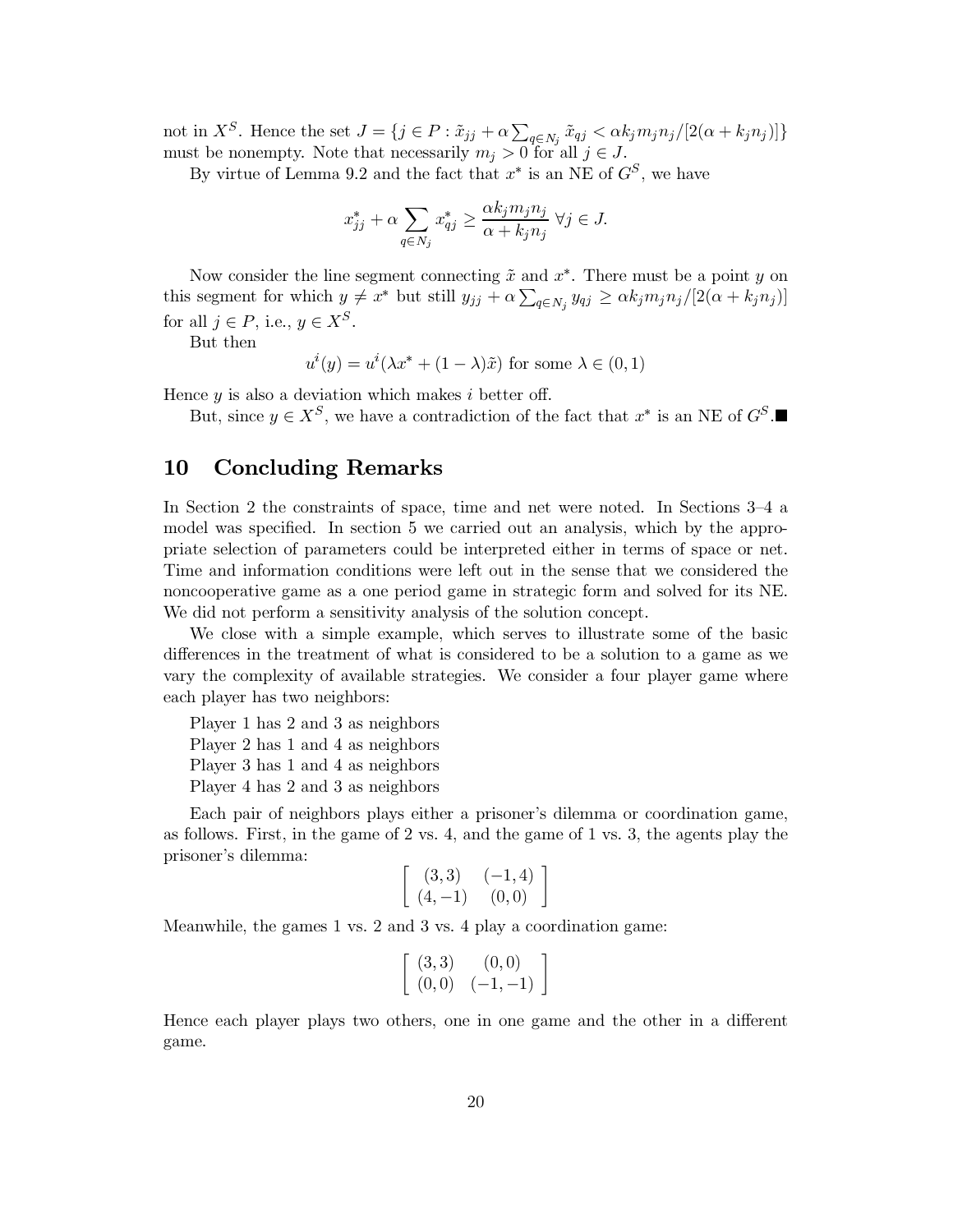We may use this four person game to illustrate four solution concepts of differing levels of complexity ranging from zero intelligence and perceptions to a strategy using recent memory.

Solution 1 A fixed strategy

Solution 2 Select either A or B for all games

Solution 3 Select A or B for each game separately

Solution 4 Select A or B for each game separately, based on previous history

Suppose that survival requires a positive payoff. The first solution is a no intelligence, no learning solution. If by chance all agents are hard-wired to play A, each will earn 6 each period and survive well. If there is a mixture of agents playing A and B the A agents will be wiped out in their encounters with the B agents and then the B agents will wipe each other out.

In the second solution, if the agents do not use any history, but are locally optimal, but are constrained (like many mass anonymous agencies) to treat all agents in the same manner, then each will select strategy B and wipe each other out. See Morris  $(2000)$  for an analysis of this type of game.

The third solution is still purely local in time, but an agent is able to distinguish between neighbors. In this instance each agent will play B in the prisoner's dilemma game and A in the coordination game. This permits all to survive and make 2 each period.

The fourth solution extends locally into time. It permits strategies to be selected contingently based on the history in the previous period. Thus the strategy is based on AA, AB, BA, or BB. In the prisoner's dilemma game the agent can resort to a "tit-for-tat" strategy, as was selected by Rapoport. In the coordination game it is not clear that the "tit-for-tat" strategy has the nice intuitive "eye-for-eye" interpretation that it has in the prisoner's dilemma.

In order to well define the game with history, initial conditions must be supplied. For example if all agents are informed the their neighbors played A in both games, then the solution where all play A in both games is a noncooperative equilibrium enforced by strategies using one period of history. If the initialization is, say BA then the agents will cycle on the tit-for-tat strategy without further learning. Humans tend to learn from more than immediate history. Furthermore, unlike in Axelrod's (1984), simulation, encounters with neighbors are not like new random encounters with strangers.

In the analysis part of this paper we have investigated the NE solution based on considerations of neighborhood in space, and net. Further solutions differ based on the flexibility and information processing abilities we attribute to the individuals embedded in time. The simple four person game example presented here illustrates a sensitivity analysis on solution concepts. The simple treat all-alike behavior appears to be better associated with models of simple animal or organism behavior than for humans; games such as "blockwatch" or "keep our town green." These depend on the facts of locality which in turn make moderately simple strategies utilizing not too many contingencies, reasonably effective, yet they do require learning and intelligence higher than offered by evolutionary game theory models.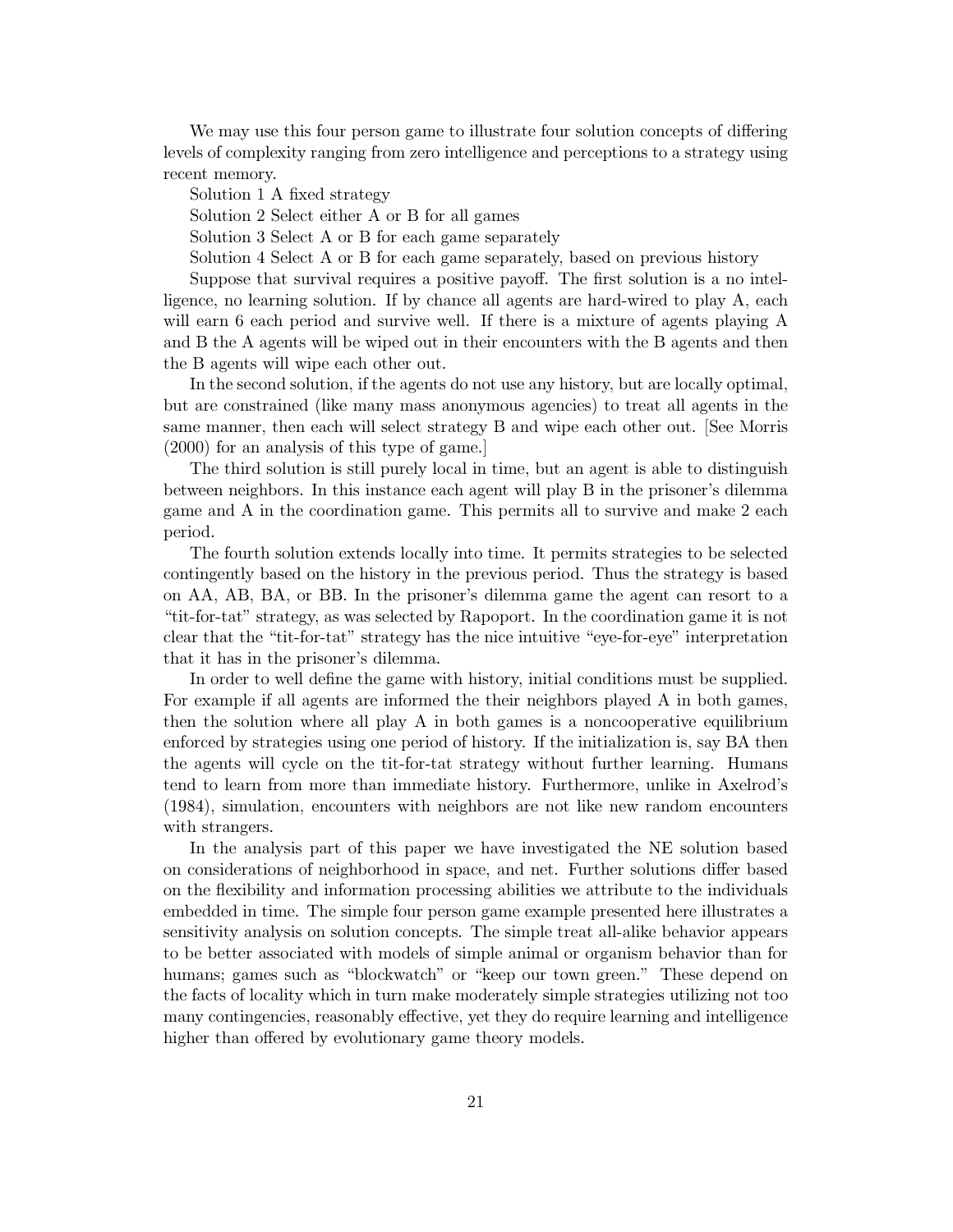### **References**

- [1] Ascher, W. (1978), Forecasting: An Appraisal for Policymakers and Planners. Baltimore: Johns Hopkins.
- [2] Aumann, R.J. (1976), "Agreeing to Disagree," Ann. Stat.,  $4(6)$ : 1236–1239.
- [3] Axelrod, R (1984), *The Evolution of Cooperation*, New York: Basic Books.
- [4] Chamberlin, E.H. (1933), *Theory of Monopolistic Competition*. Cambridge: Harvard University Press.
- [5] Durlauf, S. (1997), "Statistical Mechanics Approaches to Socioeconomic Behavior." In W.B. Arthur, S.N. Durlauf and D. Lane (eds.), The Economy as an *Evolving System II.* Menlo Park: Addison-Wesley.
- [6] Gupta, S.K. and K. S. Krishnan (1968), "Mathematical Models in Marketing," Management Science, 1040-1050.
- [7] Harker, P. (1986), "Alternative Models of Spatial Competition," Operations Research,  $34(3)$ :  $410-425$ .
- [8] Harsanyi, J. (1967), "Games with Incomplete Information Played by 'Bayesian' Players, Part I," Management Science, 14: 159-182.
- [9] Harsanyi, J. (1968a), "Games with Incomplete Information Played by 'Bayesian' Players, Part II," Management Science, 14: 320–334.
- [10] Harsanyi, J. (1968b), "Games with Incomplete Information Played by 'Bayesian' Players, Part III," Management Science, 14: 486-502.
- [11] Hotelling, H. (1929), "Stability in Competition," *Economic Journal*, 39: 41–57.
- [12] Hailler, T., R. Tobin, and T. Friesz (1991), "Stackelberg Games on a Network with Cournot-Nash Oligopolistic Competitors," Journal of Regional Science,  $31(4): 435 - 454.$
- [13] Mills, H.D. (1961), "A Study in Promotional Competition." In F.M. Bass, et al. (eds.), Mathematical Models and Methods in Marketing. Homewood, IL: R.D. Irwin, pp. 271-301.
- [14] Minsky, Marvin (1986), *The Society of Mind*. New York: Simon and Schuster.
- [15] Morris, S. (2000), "Contagion," Review of Economic Studies, 67: 57–78.
- [16] Rosen, J.B. (1965), "Existence and Equilibrium Points for Concave  $n$ -person Games," *Econometrica*, 33: 520–534.
- [17] Shubik, M. (1996), "Why Equilibrium? A Note on the Noncooperative Equilibria of some Matrix Games," Journal of Economic Behavior and Organization, 29:  $537 - 539.$